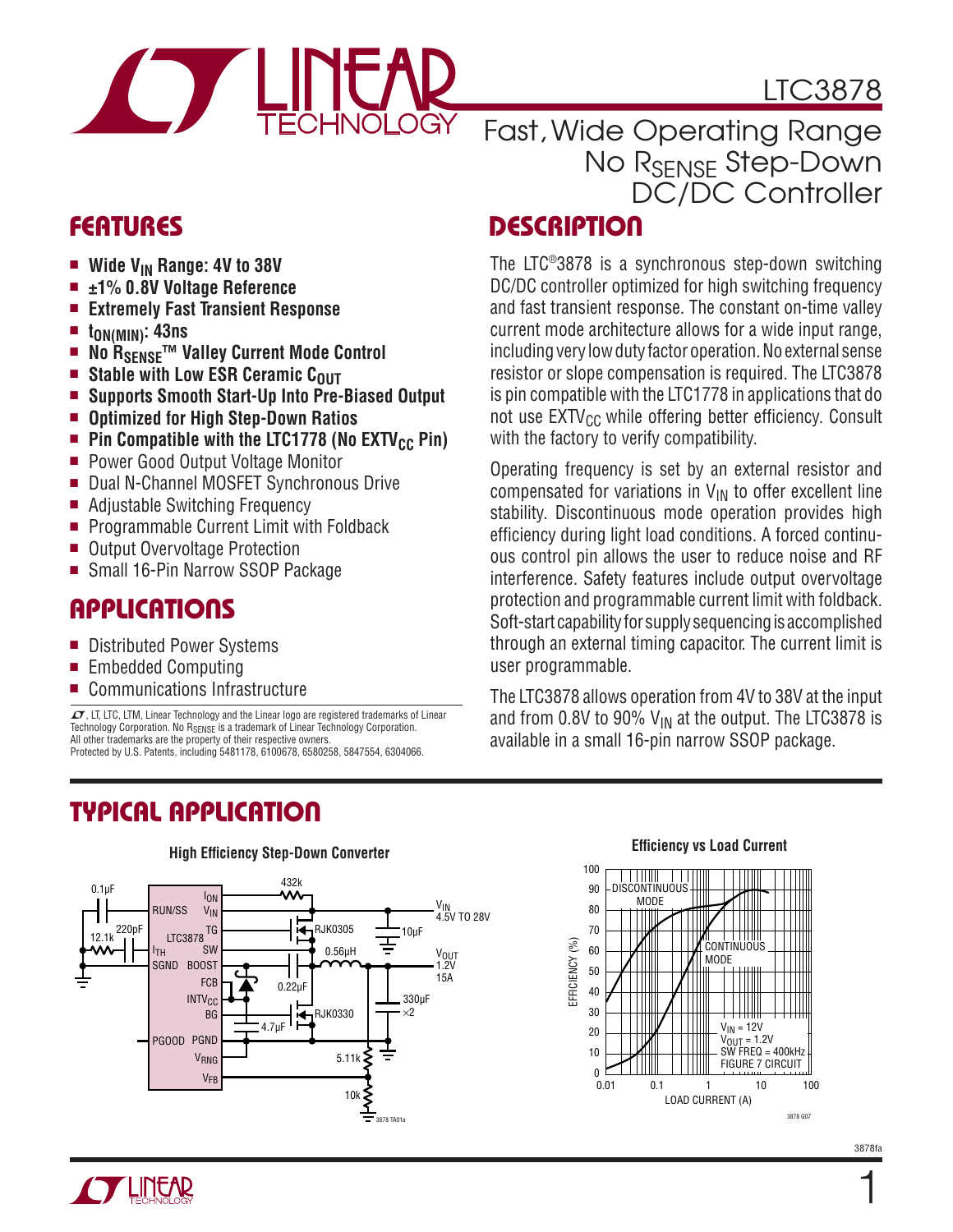# Absolute Maximum Ratings

| (Note 1)                                           |
|----------------------------------------------------|
|                                                    |
|                                                    |
|                                                    |
|                                                    |
| $INTV_{CC}$ , (BOOST-SW), RUN/SS,                  |
|                                                    |
|                                                    |
|                                                    |
| Operating Temperature Range (Note 4) -40°C to 85°C |
|                                                    |
|                                                    |
| Lead Temperature (Soldering, 10 sec)  300°C        |

# Pin Configuration



# order information

| <b>LEAD FREE FINISH</b> | <b>TAPE AND REEL</b> | <b>PART MARKING*</b> | <b>PACKAGE DESCRIPTION</b> | ' TEMPERATURE RANGE    |
|-------------------------|----------------------|----------------------|----------------------------|------------------------|
| LTC3878EGN#PBF          | LTC3878EGN#TRPBF     | 3878                 | 16-Lead Plastic SSOP       | –40°C to 85°C (Note 4) |
| LTC3878IGN#PBF          | LTC3878IGN#TRPBF     | 3878                 | 16-Lead Plastic SSOP       | –40°C to 85°C (Note 4) |

Consult LTC Marketing for parts specified with wider operating temperature ranges. \*The temperature grade is identified by a label on the shipping container. Consult LTC Marketing for information on non-standard lead based finish parts.

For more information on lead free part marking, go to: http://www.linear.com/leadfree/ For more information on tape and reel specifications, go to: http://www.linear.com/tapeandreel/

# Electrical Characteristics **The** l **denotes the specifications which apply over the full operating**

**temperature** range, otherwise specifications are at  $T_A = 25^\circ$ C.  $V_{1N} = 15V$  unless otherwise noted.

| <b>SYMBOL</b>            | <b>PARAMETER</b>                                             | <b>CONDITIONS</b>                              |  | MIN        | <b>TYP</b> | <b>MAX</b>     | <b>UNITS</b>  |
|--------------------------|--------------------------------------------------------------|------------------------------------------------|--|------------|------------|----------------|---------------|
| <b>Main Control Loop</b> |                                                              |                                                |  |            |            |                |               |
|                          | Input Operating Voltage Range                                |                                                |  | 4          |            | 38             | V             |
| l٥                       | Input DC Supply Current<br>Normal<br>Shutdown Supply Current |                                                |  |            | 1500<br>18 | 2000<br>35     | μA<br>μA      |
| VFBREF                   | Feedback Reference Voltage                                   | $I_{TH} = 1.2V$ (Note 3)                       |  | 0.792      | 0.8        | 0.808          | V             |
|                          | Feedback Voltage Line Regulation                             | $V_{IN}$ = 4V to 38V, $I_{TH}$ = 1.2V (Note 3) |  |            | 0.002      |                | $\%N$         |
|                          | Feedback Voltage Load Regulation                             | $I_{TH} = 0.5V$ to 1.9V (Note 3)               |  |            | $-0.05$    | $-0.3$         | $\frac{0}{0}$ |
| l <sub>FB</sub>          | Feedback Input Current                                       | $V_{FB} = 0.8V$                                |  |            | $-5$       | ±50            | nA            |
| $g_{m(EA)}$              | Error Amplifier Transconductance                             | $I_{TH} = 1.2V$ (Note 3)                       |  | 1.4        | 1.7        | $\overline{2}$ | mS            |
| V <sub>FCB</sub>         | <b>FCB Threshold</b>                                         |                                                |  | 0.76       | 0.8        | 0.84           | V             |
|                          | <b>FCB Pin Current</b>                                       | $V_{FCB} = 0.8V$                               |  |            | 0          | ±1             | μA            |
| ton                      | On-Time                                                      | $I_{ON} = 30 \mu A$<br>$I_{ON} = 15 \mu A$     |  | 198<br>396 | 233<br>466 | 268<br>536     | ns<br>ns      |
| $t_{ON(MIN)}$            | Minimum On-Time                                              | $I_{ON} = 180 \mu A$                           |  |            | 43         | 75             | ns            |

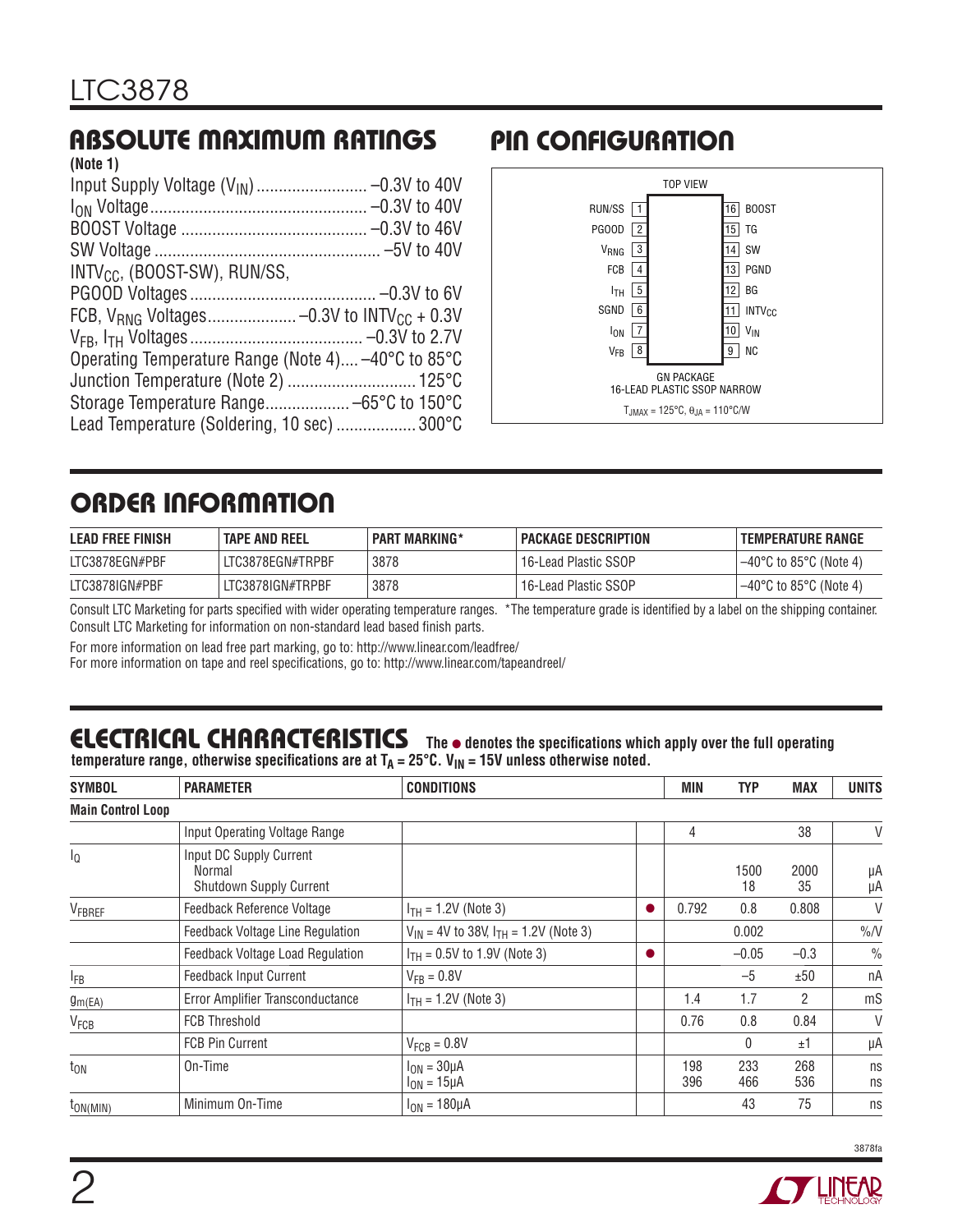### Electrical Characteristics **The** <sup>l</sup> **denotes the specifications which apply over the full operating**

**temperature range, otherwise specifications are at TA = 25°C. VIN = 15V unless otherwise noted.**

| <b>SYMBOL</b>                      | <b>PARAMETER</b>                                                                             | <b>CONDITIONS</b>                                                                                                          |           | <b>MIN</b>       | <b>TYP</b>              | <b>MAX</b>        | <b>UNITS</b>   |
|------------------------------------|----------------------------------------------------------------------------------------------|----------------------------------------------------------------------------------------------------------------------------|-----------|------------------|-------------------------|-------------------|----------------|
| $t_{OFF(MIN)}$                     | Minimum Off-Time                                                                             | $I_{ON} = 30 \mu A$                                                                                                        |           |                  | 220                     | 300               | ns             |
| VSENSE(MAX)                        | Valley Current Sense Threshold<br>$V_{PGND} - V_{SW}$<br>Peak Current = Valley + Ripple      | $V_{RNG}$ = 1V, $V_{FB}$ = 0.76V<br>$V_{RNG} = 0V$ , $V_{FR} = 0.76V$<br>$V_{RNG}$ = INTV <sub>CC</sub> , $V_{FB}$ = 0.76V |           | 108<br>74<br>152 | 133<br>93<br>186        | 165<br>119<br>224 | mV<br>mV<br>mV |
| VSENSE(MIN)                        | Minimum Current Sense Threshold<br>$V_{PGND} - V_{SW}$<br><b>Forced Continuous Operation</b> | $V_{RNG}$ = 1V, $V_{FB}$ = 0.84V<br>$V_{RNG} = 0V$ , $V_{FR} = 0.84V$<br>$V_{RNG}$ = INTV <sub>CC</sub> , $V_{FB}$ = 0.84V |           |                  | $-67$<br>$-47$<br>$-93$ |                   | mV<br>mV<br>mV |
| V <sub>RUN/SS</sub>                | RUN/SS Pin On Threshold                                                                      | V <sub>RUN/SS</sub> Rising                                                                                                 |           | 1.4              | 1.5                     | 1.6               | $\vee$         |
|                                    | Soft-Start Charging Current                                                                  | $V_{\text{RUN/SS}} = 0V$                                                                                                   |           |                  | $-1.2$                  |                   | μA             |
| INTV <sub>CC(UVLO)</sub>           | <b>INTV<sub>CC</sub></b> Undervoltage Lockout                                                | Falling                                                                                                                    | $\bullet$ |                  | 3.3                     | 3.9               | $\vee$         |
| INTV <sub>CC(UVLOR)</sub>          | <b>INTV<sub>CC</sub></b> Undervoltage Lockout Release                                        | Rising                                                                                                                     | $\bullet$ |                  | 3.6                     | 4                 | $\vee$         |
|                                    | TG Driver Pull-Up On-Resistance                                                              | TG High                                                                                                                    |           |                  | 2.5                     |                   | $\Omega$       |
|                                    | TG Driver Pull-Down On-Resistance                                                            | <b>TG Low</b>                                                                                                              |           |                  | 1.2                     |                   | $\Omega$       |
|                                    | <b>BG Driver Pull-Up On-Resistance</b>                                                       | <b>BG High</b>                                                                                                             |           |                  | 2.5                     |                   | $\Omega$       |
|                                    | <b>BG Driver Pull-Down On-Resistance</b>                                                     | <b>BG Low</b>                                                                                                              |           |                  | 0.7                     |                   | $\Omega$       |
|                                    | <b>TG Rise Time</b>                                                                          | $C_{\text{LOAD}}$ = 3300pF (Note 5)                                                                                        |           |                  | 20                      |                   | ns             |
|                                    | <b>TG Fall Time</b>                                                                          | $C_{1 \text{ OAD}}$ = 3300pF (Note 5)                                                                                      |           |                  | 20                      |                   | ns             |
|                                    | <b>BG Rise Time</b>                                                                          | $C_{1 \text{ OAD}} = 3300pF$ (Note 5)                                                                                      |           |                  | 20                      |                   | ns             |
|                                    | <b>BG Fall Time</b>                                                                          | $C_{\text{LOAD}}$ = 3300pF (Note 5)                                                                                        |           |                  | 20                      |                   | ns             |
| TG/BG $t_{1D}$                     | Top Gate Off to Bottom Gate On Delay<br>Synchronous Switch-On Delay Time                     | $C1$ o <sub>AD</sub> = 3300pf Each Driver (Note 5)                                                                         |           |                  | 15                      |                   | ns             |
| $TG/BG$ $t_{2D}$                   | Bottom Gate Off to Top Gate On Delay<br>Synchronous Switch-On Delay Time                     | $C1$ <sub>OAD</sub> = 3300pf Each Driver (Note 5)                                                                          |           |                  | 15                      |                   | ns             |
| Internal V <sub>CC</sub> Regulator |                                                                                              |                                                                                                                            |           |                  |                         |                   |                |
|                                    | Internal V <sub>CC</sub> Voltage                                                             | $6V < V_{IN} < 38V$                                                                                                        |           | 5.15             | 5.3                     | 5.45              | $\vee$         |
|                                    | Internal V <sub>CC</sub> Load Regulation                                                     | $I_{CC} = 0$ mA to 20mA                                                                                                    |           |                  | $-0.1$                  | ±2                | $\frac{0}{0}$  |
| <b>PGOOD Output</b>                |                                                                                              |                                                                                                                            |           |                  |                         |                   |                |
|                                    | <b>PGOOD Upper Threshold</b>                                                                 | V <sub>FB</sub> Rising                                                                                                     |           | 5.5              | 7.5                     | 9.5               | $\frac{0}{0}$  |
|                                    | PGOOD Lower Threshold                                                                        | V <sub>FR</sub> Falling                                                                                                    |           | $-5.5$           | $-7.5$                  | $-9.5$            | $\frac{0}{0}$  |
|                                    | PGOOD Hysteresis                                                                             | V <sub>FB</sub> Returning                                                                                                  |           |                  | $\overline{2}$          | 3.5               | $\frac{0}{0}$  |
|                                    | PGOOD Low Voltage                                                                            | $I_{PGOOD} = 5mA$                                                                                                          |           |                  | 0.15                    | 0.4               | $\vee$         |
|                                    | PGOOD Turn-On Delay                                                                          |                                                                                                                            |           |                  | 12                      |                   | $\mu s$        |

**Note 1:** Stresses beyond those listed under Absolute Maximum Ratings may cause permanent damage to the device. Exposure to any Absolute Maximum Rating condition for extended periods may affect device reliability and lifetime.

**Note 2:**  $T_J$  is calculated from the ambient temperature  $T_A$  and power dissipation  $P_D$  as follows:

 $T_J = T_A + (P_D \cdot 110^{\circ} C/W)$ 

**Note 3:** The LTC3878 is tested in a feedback loop that adjusts V<sub>FB</sub> to achieve a specified error amplifier output voltage  $(I_{TH})$ .

**Note 4:** The LTC3878E is guaranteed to meet specifications from 0°C to 85°C. Specifications over the –40°C to 85°C operating temperature range are assured by design, characterization and correlation with statistical process controls. The LTC3878I is guaranteed to meet specifications over the full –40°C to 85°C operating temperature range. **Note 5:** Rise and fall time are measured using 10% and 90% levels. Delay times are measured using 50% levels.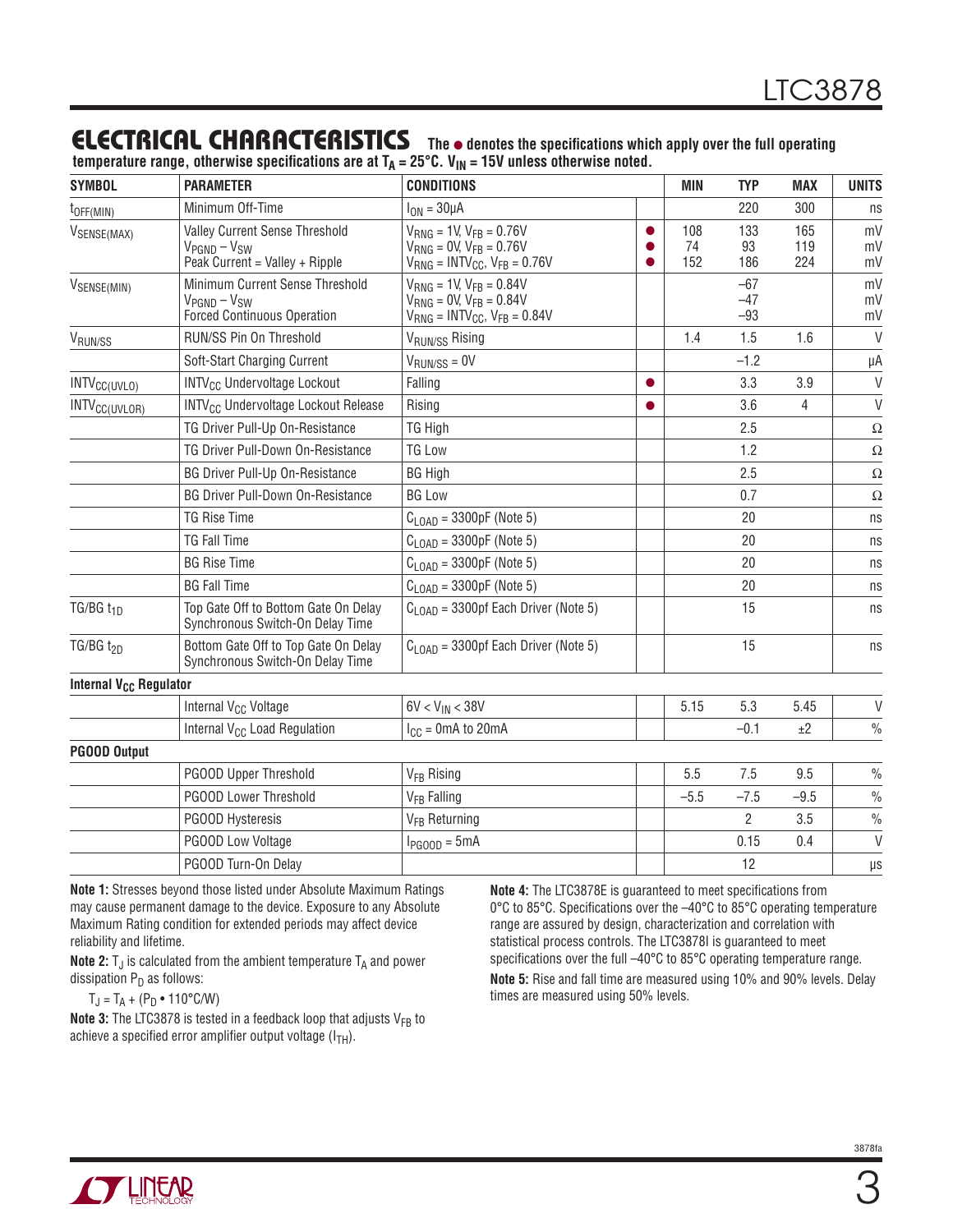# Typical Performance Characteristics





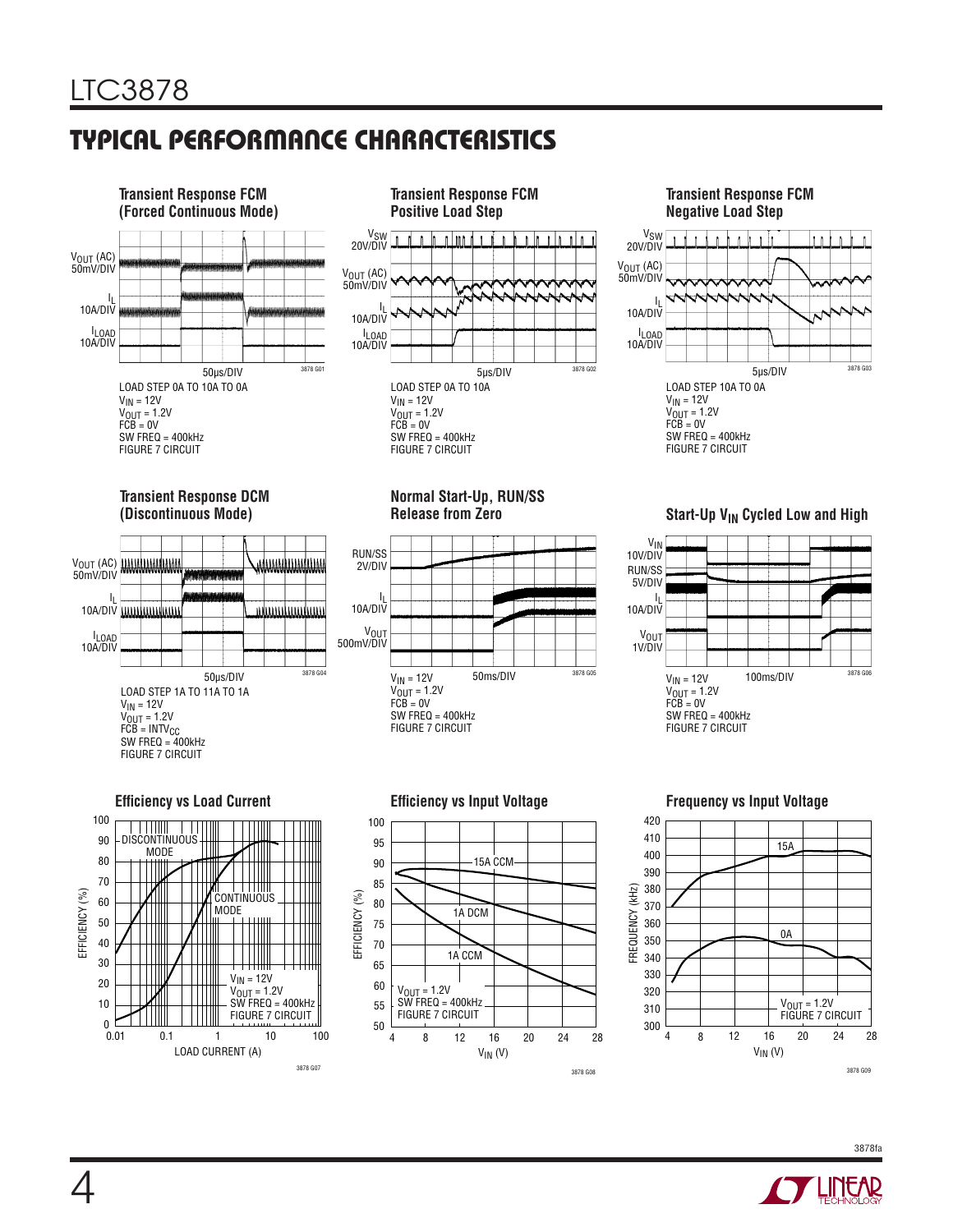# Typical Performance Characteristics



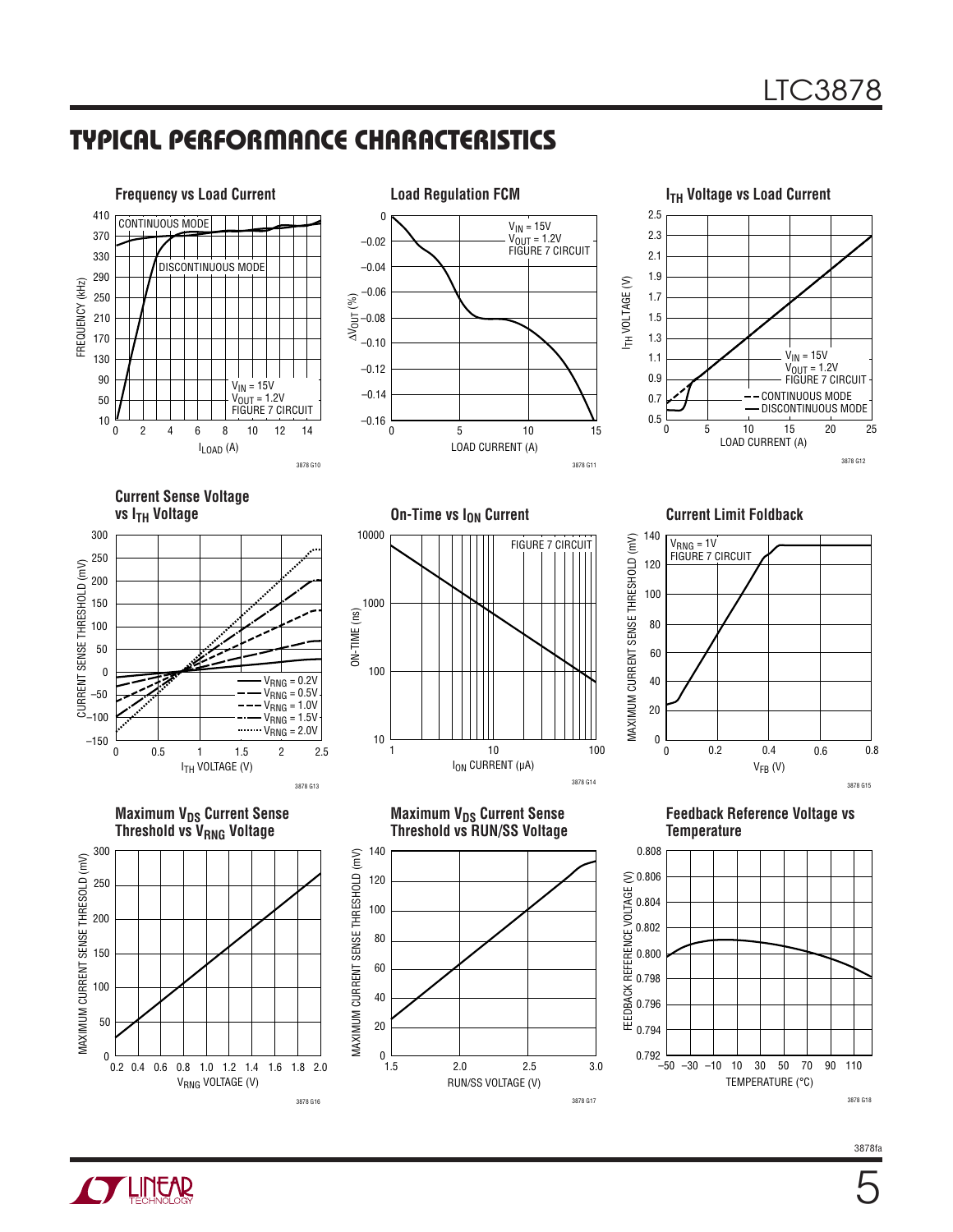# Typical Performance Characteristics



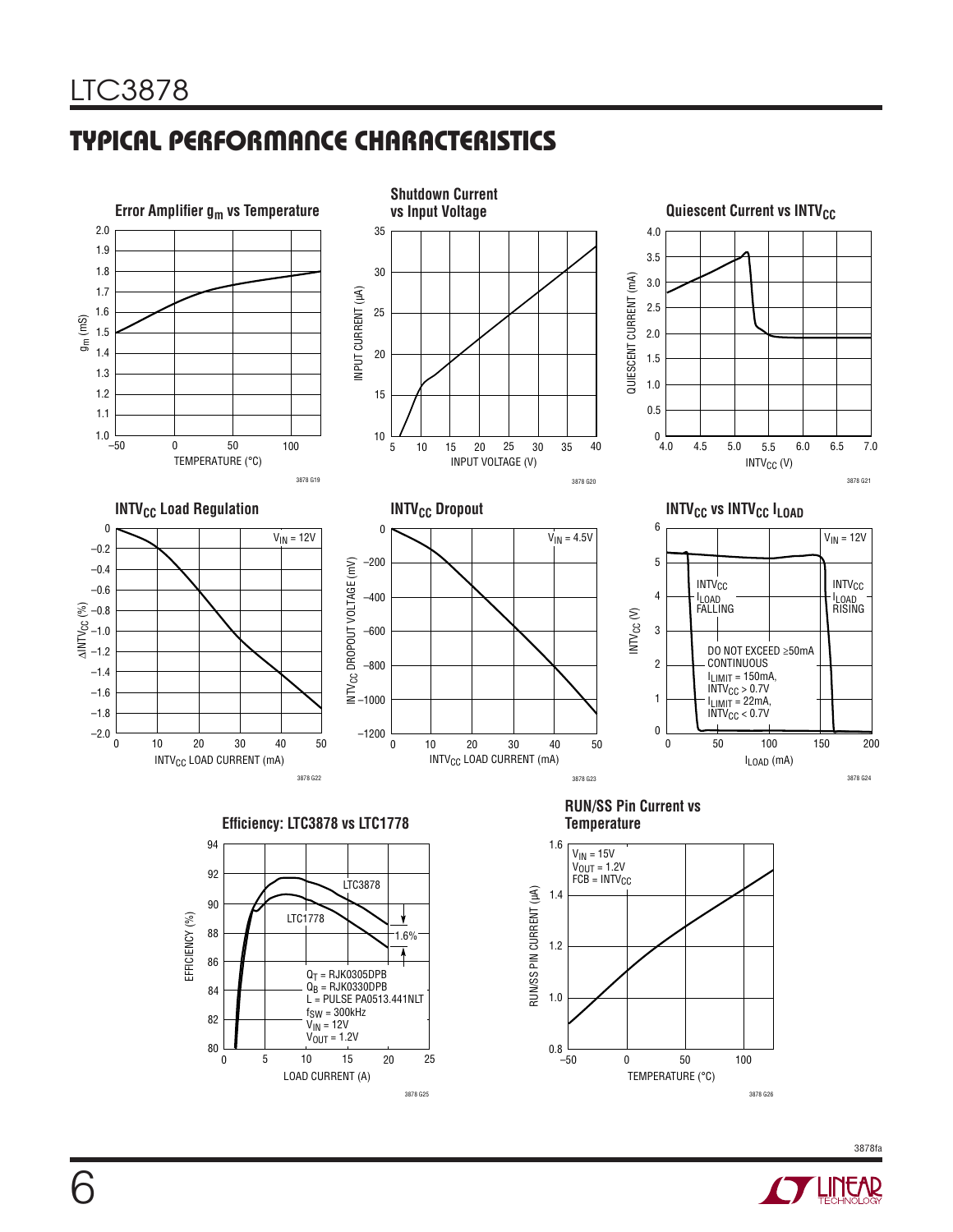### Pin Functions

**RUN/SS (Pin 1):** Run Control and Soft-Start Input. A capacitor to ground on this pin sets the ramp time to full output current (approximately 3s/µF) when RUN/SS is open. The switching outputs are disabled when below 1.5V. The device is in micropower shutdown when under 0.7V. If left open, there is an internal 1.2µA pull-up current on RUN/SS. INTV $_{\text{CC}}$  is enabled when RUN/SS exceeds 0.7V.

**PGOOD (Pin 2):** Power Good Output. This open-drain logic output is pulled to ground when the output voltage is outside of a  $\pm$ 7.5% window around the regulation point.

**V<sub>RNG</sub>** (Pin 3): V<sub>DS</sub> Sense Voltage Range Input. The maximum allowed bottom MOSFET  $V_{DS}$  sense voltage between SW and PGND is equal to (0.133) $V_{RNG}$ . The voltage applied to  $V_{RNG}$  can be any value between 0.2V and 2V. If  $V_{RNG}$  is tied to SGND, the device operates with a maximum valley current sense threshold of 93mV typical. If  $V_{RNG}$  is tied to INTV<sub>CC</sub>, the device operates with a maximum valley current sense threshold of 186mV typical.

**FCB (Pin 4):** Forced Continuous Input. Connect this pin to INTV $_{\text{CC}}$  to enable discontinuous mode for light load operation. Connect this pin to SGND to force continuous mode operation in all conditions.

**I<sub>TH</sub>** (Pin 5): Current Control Threshold and Error Amplifier Compensation Point. The current comparator threshold increases with this control voltage. The voltage ranges from 0V to 2.4V, with 0.8V corresponding to zero sense voltage (zero current).

**SGND(Pin6):**SignalGround.All small-signal components should be connected to SGND. Connect SGND to PGND using a single PCB trace.

**I<sub>ON</sub>** (Pin 7): On-Time Current Input. Tie a resistor from  $V_{IN}$  to this pin to set the one-shot timer current and thus the switching frequency.

**VFB (Pin 8):** Error Amplifier Feedback Input. This pin connects the error amplifier to an external resistive divider from  $V_{\text{OUT}}$ .

**NC (Pin 9):** For factory use only. Can be connected to any voltage equal to or less than  $INTV_{CC}$ .

**V<sub>IN</sub>** (Pin 10): Main Input Supply. The supply voltage can range from 4V to 38V. For increased noise immunity decouple this pin to PGND with an RC filter.

**INTV<sub>CC</sub>** (Pin 11): Internal 5.3V Regulator Output. The driver and control circuits are powered from this voltage. Decouple this pin to PGND with a minimum of 1µF, 10V X5R or X7R ceramic capacitor.

**BG (Pin 12):** Bottom Gate Drive. This pin drives the gate of the bottom N-Channel power MOSFET between PGND and  $INTV_{CC}$ .

**PGND (Pin 13):** Power Ground. Connect this pin as close as practical to the source of the bottom N-channel power MOSFET, the  $(-)$  terminal of C<sub>INTVCC</sub> and the  $(-)$  terminal of CVIN.

**SW (Pin 14):** Switch Node. The (-) terminal of the bootstrap capacitor,  $C_{\text{B}}$ , connects to this node. This pin swings from a diode voltage below ground up to  $V_{IN}$ .

**TG (Pin 15):** Top Gate Drive. This pin drives the gate of the top N-channel power MOSFET between SW and BOOST.

**BOOST (Pin 16):** Boosted Floating Driver Supply. The (+) terminal of the bootstrap capacitor,  $C_B$ , connects to this node. This node swings from (INTV<sub>CC</sub> – V<sub>SCHOTTKY</sub>) to  $V_{IN} + (INT_{VCC} - V_{SCHOTTKY}).$ 



 $\overline{7}$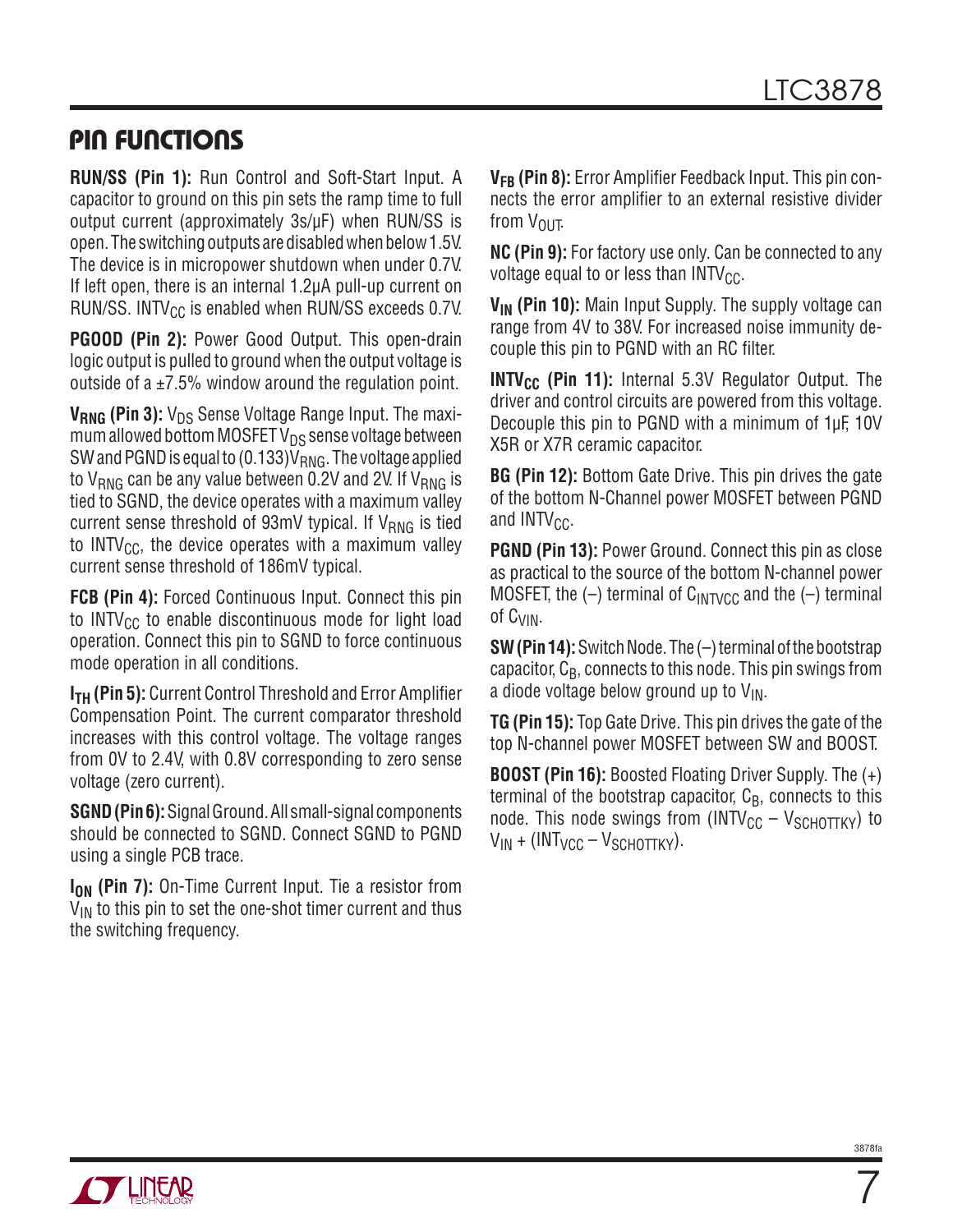# Functional Diagram



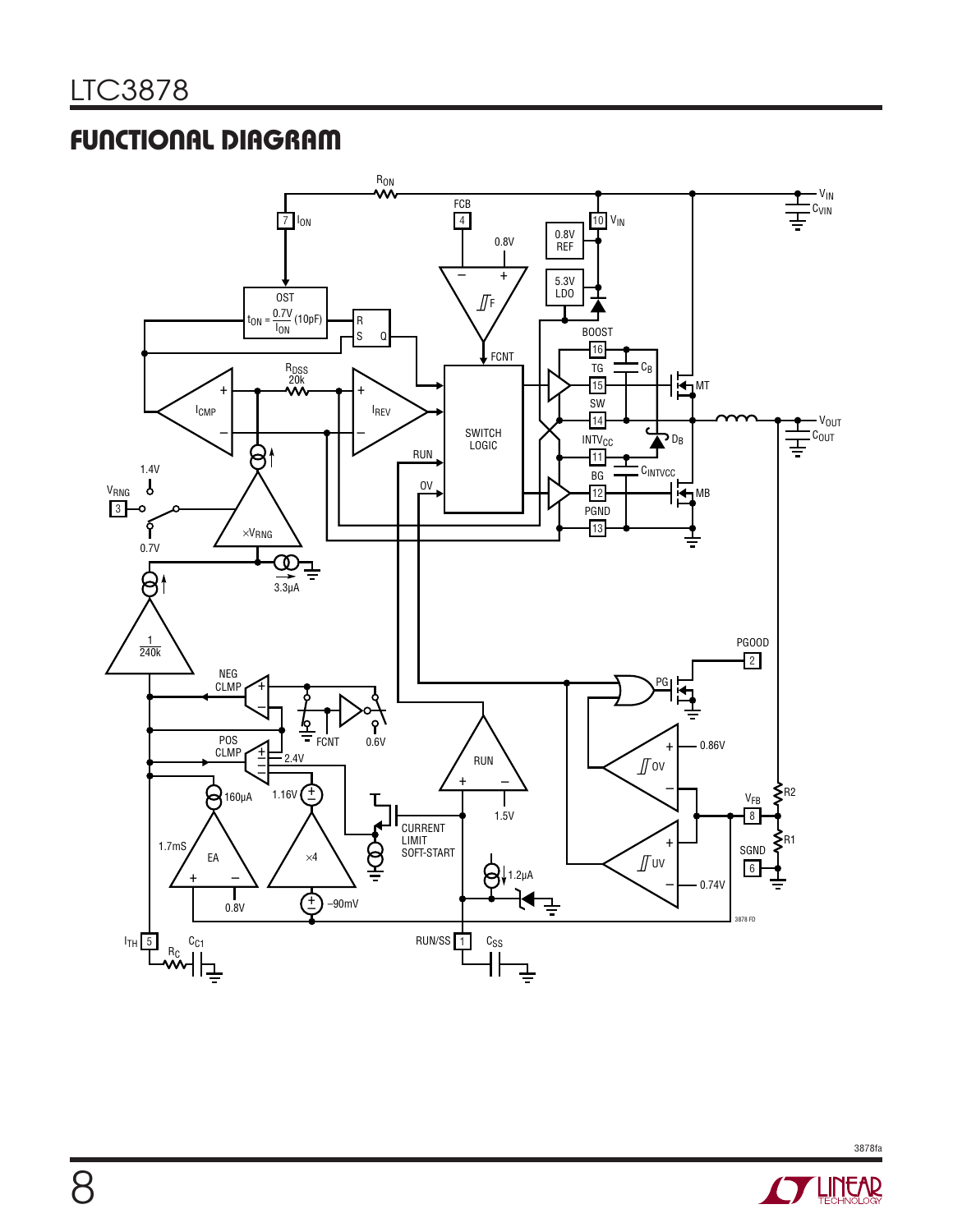# **OPERATION**

### **LTC1778 Compatibility**

The LTC3878 is compatible with the LTC1778 in applications which do not use the  $\text{EXTV}_{\text{CC}}$  function. The LTC3878 offers improved gate drive and reduced dead time, which allows higher efficiency than the LTC1778.On the LTC1778 Pin 9 is  $EXTV_{CC}$ , but on the LTC3878 it is a no connect. The other notable difference is that the shutdown latchoff timer is removed. The LTC3878 should be a drop in, pin-for-pin replacement in most applications that do not use  $EXTV_{CC}$ . The LTC3878 should be tested and verified in each application without assuming compatibility. Contact a Linear applications expert to answer any questions regarding LTC3878/LTC1778 compatibility.

### **Main Control Loop**

The LTC3878 is a valley current mode controller IC for use in DC/DC step-down converters. In normal continuous operation, the top MOSFET is turned on for a fixed interval determined by a one-shot timer, OST. When the top MOSFET is turned off, the bottom MOSFET is turned on until the current comparator,  $I_{\text{CMP}}$ , trips, restarting the one-shot timer and initiating the next cycle. Inductor valley current is measured by sensing the voltage between the PGND and SW pins using the bottom MOSFET onresistance. The voltage on the  $I<sub>TH</sub>$  pin sets the comparator threshold corresponding to inductor valley current. The error amplifier EA adjusts this voltage by comparing the feedback signal  $V_{FB}$  from the output voltage to the feedback reference voltage  $V_{FBRFF}$ . Increasing the load current causes a drop in the feedback voltage relative to the reference. The EA senses the feedback voltage drop and adjusts the  $I<sub>TH</sub>$  voltage higher until the average inductor current matches the load current.

With DC current loads less than 1/2 of the peak-to-peak ripple the inductor current can drop to zero or become negative. In discontinuous operation, negative inductor current is detected and prevented by the current reversal comparator  $I_{RFV}$ , which shuts off MB. Both switches remain off with the output capacitor supplying the load current until the EA moves the  $I<sub>TH</sub>$  voltage above the zero current level (0.8V) to initiate another switching cycle. When the FCB (forced continuous bar) pin is below the internal FCB threshold reference,  $V_{FCR}$ , the regulator is forced to operate in continuous mode by disabling reversal comparator,  $I_{RFV}$ , thereby allowing the inductor current to become negative.

The continuous mode operating frequency can be determined by dividing the calculated duty cycle,  $V_{\text{OUT}}/V_{\text{IN}}$ , by the fixed on-time. The OST generates an on-time proportional to the ideal duty cycle, thus holding the frequency approximately constant with changes in  $V_{IN}$ . The nominal frequency can be adjusted with an external resistor,  $R_{ON}$ .

Foldback current limiting is provided to protect against low impedance shorts. If the controller is in current limit and  $V_{\text{OUT}}$  drops to less 50% of regulation, the current limit set-point "folds back" to progressively lower values. To recover from foldback current limit, the excessive load or low impedance short needs to be removed.

Pulling the RUN/SS pin low forces the controller into its shutdown state, turning off both MT and MB. Releasing the pin allows an internal 1.2µA current source to charge up an external soft-start capacitor,  $C_{SS}$ . When the RUN/ SS pin is less than 0.7V, the device is in the low power shutdown condition with a nominal bias current of 18µA. When RUN/SS is greater than 0.7V and less than 1.5V,  $INTV_{CC}$  and all internal circuitry are enabled while MT and MB are forced off. Current-limited soft-start begins when RUN/SS exceeds 1.5V. Normal operation at full current limit is achieved at approximately 3V on RUN/SS. Foldback current limit is defeated during soft-start.

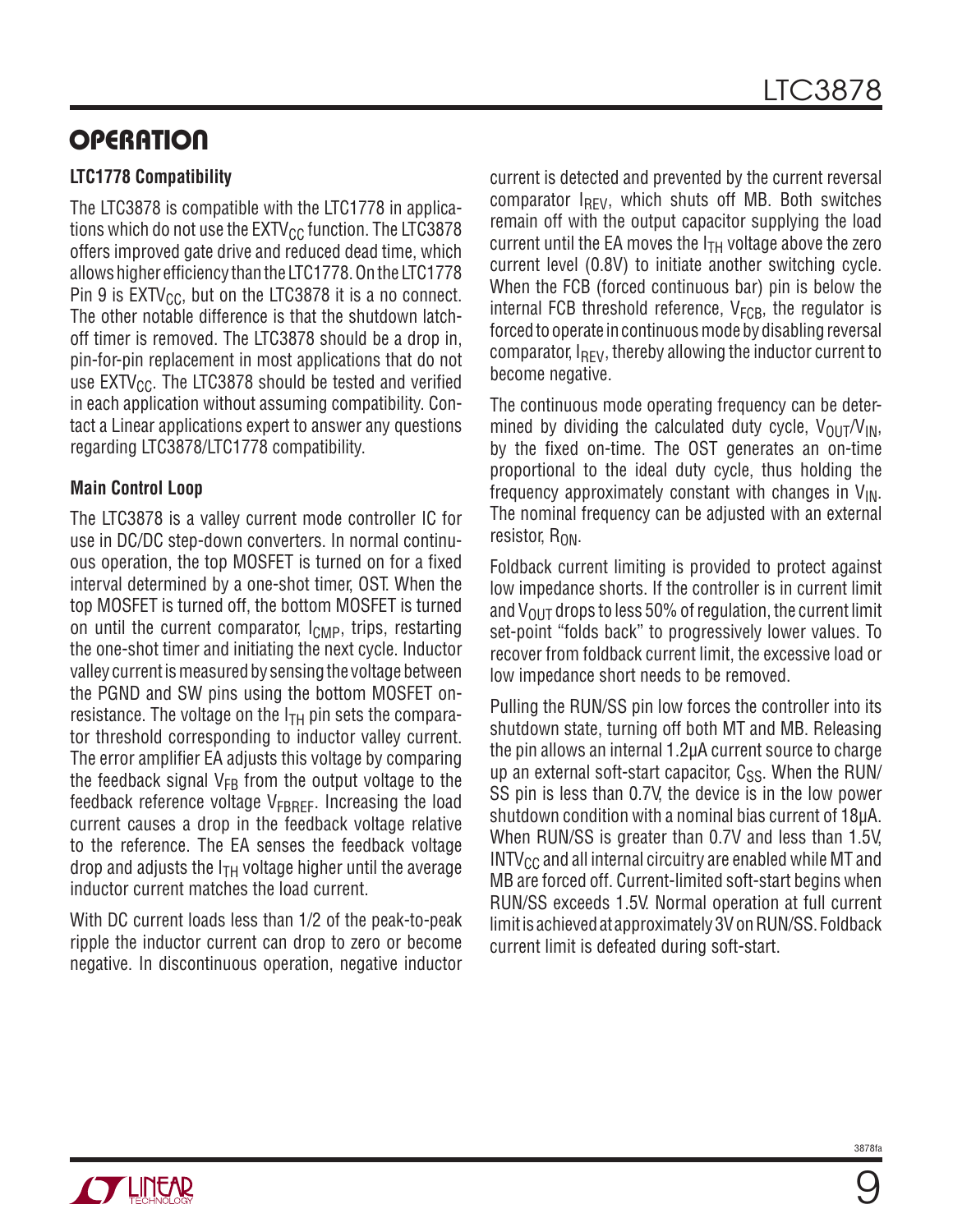The basic LTC3878 application circuit is shown on the first page of this data sheet. External component selection is largely determined by maximum load current and begins with the selection of sense resistance and power MOSFET switches. The LTC3878 uses the on-resistance of the synchronous power MOSFET to determine the inductor current. The desired ripple current and operating frequency largely determines the inductor value. Finally,  $C_{IN}$  is selected for its ability to handle the large RMS current into the converter, and  $C_{OUT}$  is chosen with low enough ESR to meet output voltage ripple and transient specifications.

#### **Maximum V<sub>DS</sub> Sense Voltage and V<sub>RNG</sub> Pin**

Inductor current is measured by sensing the bottom MOSFET  $V_{DS}$  voltage that appears between the PGND and SW pins. The maximum allowed  $V_{DS}$  sense voltage is set by the voltage applied to the  $V_{RNG}$  pin and is approximately equal to  $(0.133)V_{RNG}$ . The current mode control loop does not allow the inductor current valleys to exceed  $(0.133)V_{RNG}$ . In practice, one should allow margin, to accountfor variations intheLTC3878andexternal component values. A good guide for setting  $V_{RNG}$  is:

 $V_{RNG}$  = 7.5 • (Maximum  $V_{DS}$  Sense Voltage)

An external resistive divider from  $INTV_{CC}$  can be used to set the voltage on the  $V_{RNG}$  pin between 0.2V and 2V, resulting in peak sense voltages between 26.6mV and 266mV. The wide peak voltage sense range allows for a variety of applications and MOSFET choices. The  $V_{RNG}$  pin can also be tied to either SGND or  $INTV_{CC}$  to force internal defaults. When  $V_{RNG}$  is tied to SGND, the device operates at a valley current sense threshold of 93mV typical. If V<sub>RNG</sub> is tied to  $INTV_{CC}$ , the device operates at a valley current sense threshold of 186mV typical.

#### **Power MOSFET Selection**

The LTC3878 requires two external N-channel power MOSFETs, one for the top (main) switch and one for the bottom (synchronous) switch. Important parameters for the power MOSFETs are the breakdown voltage  $V_{BR(DSS)}$ , threshold voltage  $V_{GS(TH)}$ , on-resistance  $R_{DS(ON)}$ , reverse transfer capacitance  $C<sub>RSS</sub>$  and maximum current IDS(MAX).

The gate drive voltages are set by the 5.3V INTV $_{\rm CC}$  supply. Consequently, logic-level threshold MOSFETs must be used in LTC3878 applications. If the input voltage is expected to drop below 5V, then sub-logic level threshold MOSFETs should be considered.

Using the bottom MOSFET as the current sense element requires particular attention be paid to its on-resistance. MOSFET on-resistance is typically specified with a maximum value  $R_{DS(ON)(MAX)}$  at 25°C. In this case additional margin is required to accommodate the rise in MOSFET on-resistance with temperature.

$$
R_{DS(ON)(MAX)} = \frac{Max \ V_{DS} \ Sense \ Voltag{Out } \ P_{T}}
$$

The  $\rho_T$  term is a normalization factor (unity at 25 $\degree$ C) accounting for the significant variation in on-resistance with temperature, typically about 0.4%/°C, as shown in Figure 1. For a maximum junction temperature of 100°C using a value of  $p_T = 1.3$  is reasonable.

The power dissipated by the top and bottom MOSFETs depends upon their respective duty cycles and the load current. When the LTC3878 is operating in continuous mode, the duty cycles for the MOSFETs are:



**Figure 1. R**<sub>DS(ON)</sub> vs Temperature

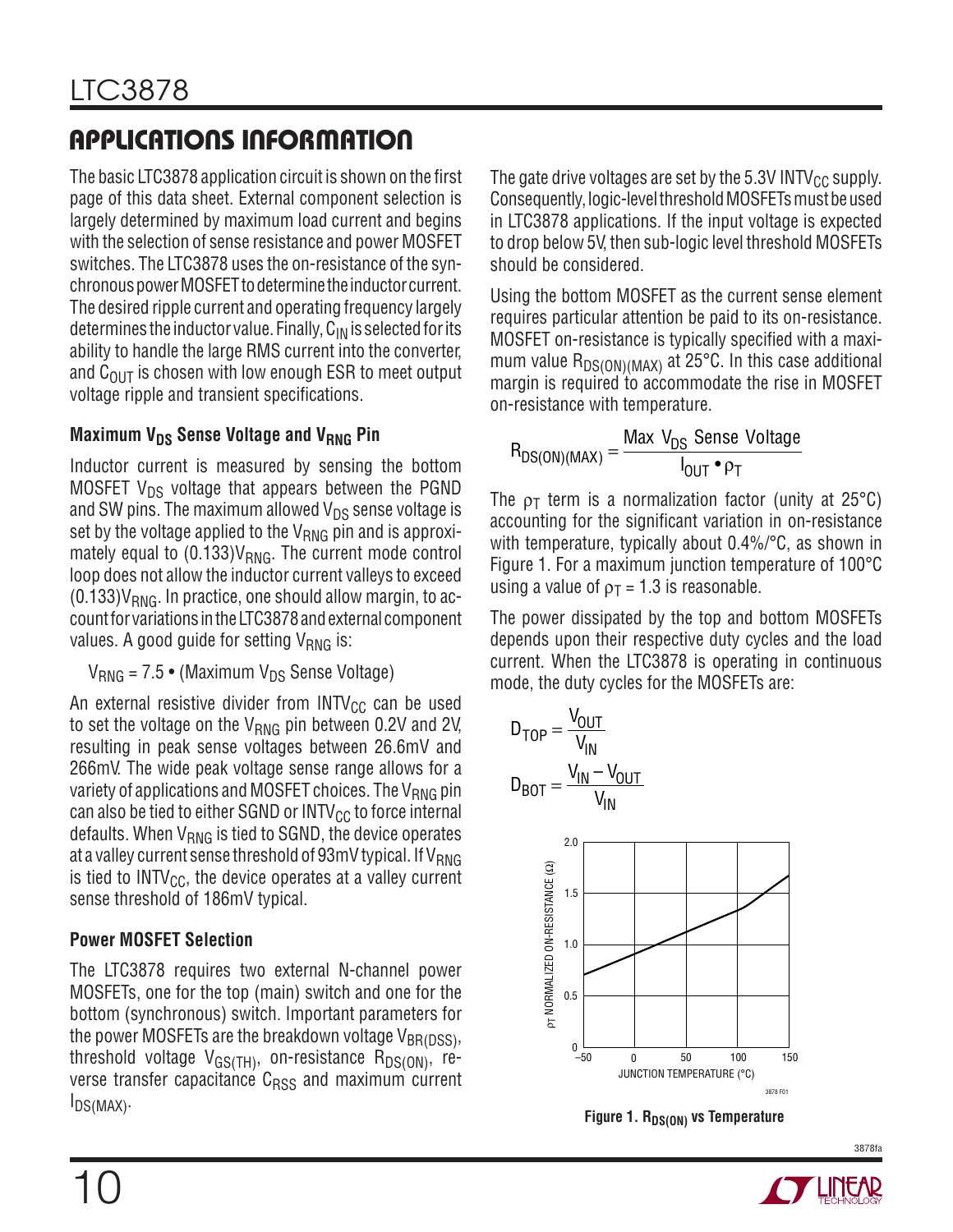The resulting power dissipation in the MOSFETs at maximum output current are:

$$
P_{TOP} = D_{TOP} \cdot I_{OUT(MAX)}^2 \cdot \rho_{\tau(TOP)} \cdot R_{DS(ON)(MAX)} + V_{IN}^2 \left( \frac{I_{OUT(MAX)}}{2} \right) (C_{MILLER}) \n\left[ \frac{DR_{TGHIGH}}{V_{INTVCC} - V_{MILLER}} + \frac{DR_{TGLOW}}{V_{MILLER}} \right] t_{OSC} P_{BOT} = D_{BOT} \cdot I_{OUT(MAX)}^2 \cdot \rho_{\tau(BOT)} \cdot R_{DS(ON)(MAX)}
$$

 $DR_{TGHIGH}$  is pull-up driver resistance and  $DR_{TGI\,OW}$  is the TG driver pull-down resistance.  $V_{\text{MILLER}}$  is the Miller effect  $V_{GS}$  voltage and is taken graphically from the power MOSFET data sheet.

MOSFET input capacitance is a combination of several components but can be taken from the typical "gate charge" curve included on the most data sheets (Figure 2). The curve is generated by forcing a constant input current into the gate of a common source, current source, loaded stage and then plotting the gate versus time. The initial slope is the effect of the gate-to-source and gate-to-drain capacitance. The flat portion ofthe curve is the result ofthe Miller multiplication effect of the drain-to-gate capacitance as the drain drops the voltage across the current source load. The upper sloping line is due to the drain-to-gate accumulation capacitance and the gate-to-source capacitance. The Miller charge (the increase in coulombs on the horizontal axis from a to b while the curve is flat) is specified from a given  $V_{DS}$  drain voltage, but can be adjusted for different  $V_{DS}$  voltages by multiplying by the ratio of the application  $V_{DS}$  to the curve specified  $V_{DS}$  values. A way to estimate the C<sub>MILLER</sub> term is to take the change in gate charge from points a and b or the parameter  $Q_{GD}$  on a manufacturers data sheet and divide by the specified  $V_{DS}$  test voltage,  $V_{DS(TFST)}$ .

$$
C_{MILLER} = \frac{Q_{GD}}{V_{DS(TEST)}}
$$

 $C_{\text{MII} \perp \text{FR}}$  is the most important selection criteria for determining the transition loss term in the top MOSFET but is not directly specified on MOSFET data sheets.



**Figure 2. Gate Charge Characteristic**

Both MOSFETs have I<sup>2</sup>R power loss, and the top MOSFET includes an additional term for transition loss, which are highest at high input voltages. For  $V_{IN}$  < 20V, the high current efficiency generally improves with larger MOSFETs, while for  $V_{IN}$  > 20V, the transition losses rapidly increase to the point that the use of a higher  $R_{DS(ON)}$  device with lower  $C_{\text{MII}}$   $_{\text{F}}$  actually provides higher efficiency. The synchronous MOSFET losses are greatest at high input voltage when the top switch duty factor is low or during a short-circuit when the synchronous switch is on close to 100% of the period.

#### **Operating Frequency**

The choice of operating frequency is a tradeoff between efficiency and component size. Lowering the operating frequencyimprovesefficiencybyreducingMOSFETswitching losses but requires larger inductance and/or capacitance to maintain low output ripple voltage. Conversely, raising the operating frequency degrades efficiency but reduces component size.

The operating frequency of LTC3878 applications is determined implicitly by the one-shot timer that controls the on-time,  $t_{ON}$ , of the top MOSFET switch. The on-time is set by the current into the  $I_{ON}$  pin according to:

$$
t_{ON} = \frac{0.7V}{I_{ION}}(10pF)
$$

Tying a resistor  $R_{ON}$  from  $V_{IN}$  to the  $I_{ON}$  pin yields an on-time inversely proportional to  $V_{IN}$ . For a step-down converter, this results in pseudo fixed frequency operation as the input supply varies.

$$
f_{OP} = \frac{V_{OUT}}{0.7 \text{V} \cdot R_{ON}(10 \text{pF})} \text{ [Hz]}
$$

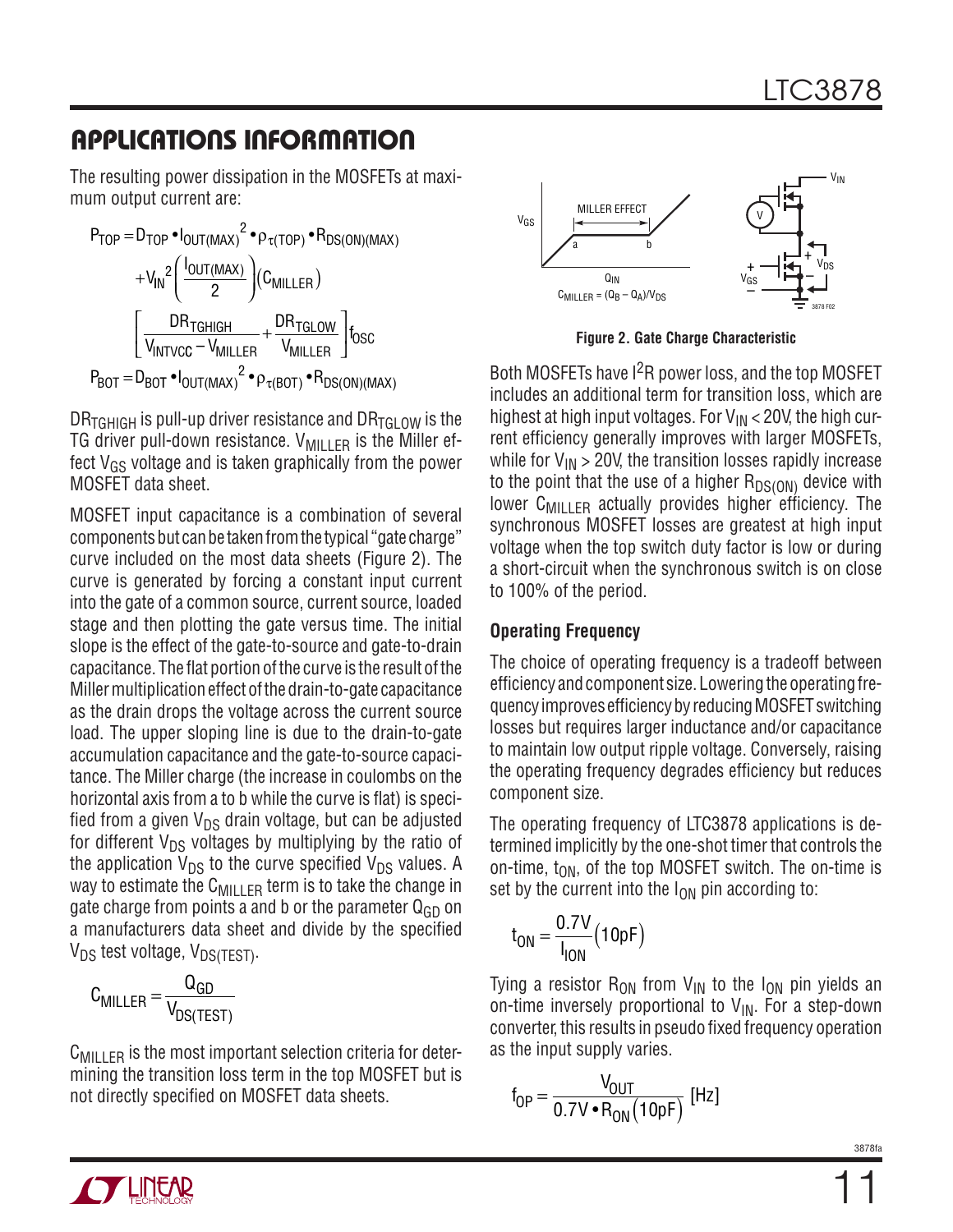Figure 3 shows how  $R_{ON}$  relates to switching frequency for several common output voltages.

When designing for pseudo fixed frequency, there is systematic error because the  $I_{ON}$  pin voltage is approximately 0.7V, not zero. This causes the  $I_{ON}$  current to be inversely proportional to  $(V_{IN} - 0.7V)$  and not  $V_{IN}$ . The I<sub>ON</sub> current error increases as  $V_{IN}$  decreases. To correct this error, an additional resistor  $R_{ON2}$  can be connected from the  $I_{ON}$ pin to the  $5.3V$  INTV $_{CC}$  supply.



**Figure** 3. Switching Frequency vs R<sub>ON</sub>

#### **Minimum Off-Time and Dropout Operation**

The minimum off-time,  $t_{\text{OFF(MIN)}}$ , is the shortest time required for the LTC3878 to turn on the bottom MOSFET, trip the current comparator and then turn off the bottom MOSFET. This time is typically about 220ns. The minimum off-time limit imposes a maximum duty cycle of  $t_{ON}/$  $(t_{ON} + t_{OFF(MIN)})$ . If the maximum duty cycle is reached, due to a drooping input voltage for example, then the output will drop out of regulation. The minimum input voltage to avoid dropout is:

$$
V_{IN(MIN)} = V_{OUT} \frac{t_{ON} + t_{OFF(MIN)}}{t_{ON}}
$$

A plot of maximum duty cycle vs. frequency is shown in Figure 4.



**Figure 4. Maximum Switching Frequency vs Duty Cycle**

Likewise, the maximum frequency of operation is determined by the fixed on-time,  $t_{ON}$ , and the minimum off-time,  $t_{\text{OFF(MIN)}}$ . The fixed on-time is determined by dividing the duty factor by the nominal frequency of operation:

$$
f_{MAX} = \frac{1}{\frac{V_{OUT}}{V_{IN} \cdot f_{OP}} + t_{OFF(MIN)}} \quad [Hz]
$$

The LTC3878 is a PFM (pulse frequency mode) regulator where pulse density is modulated, not pulse width. Consequently, frequency increases with a load step and decreases with a load release. The steady-state operating frequency,  $f_{OP}$ , should be set sufficiently below  $f_{MAX}$  to allow for device tolerances and transient response.

#### **Inductor Value Calculation**

Given the desired input and output voltages, the inductor value and operation frequency determine the ripple current:

$$
\Delta I_L = \left(\frac{V_{OUT}}{f_{OP} \cdot L}\right) \left(1 - \frac{V_{OUT}}{V_{IN}}\right)
$$

Lower ripple current reduces core losses in the inductor, ESR losses in the output capacitors and output voltage ripple. Highest efficiency operation is obtained at low frequency with small ripple current. However, achieving this requires a large inductor. There is a trade-off between component size, efficiency and operating frequency.

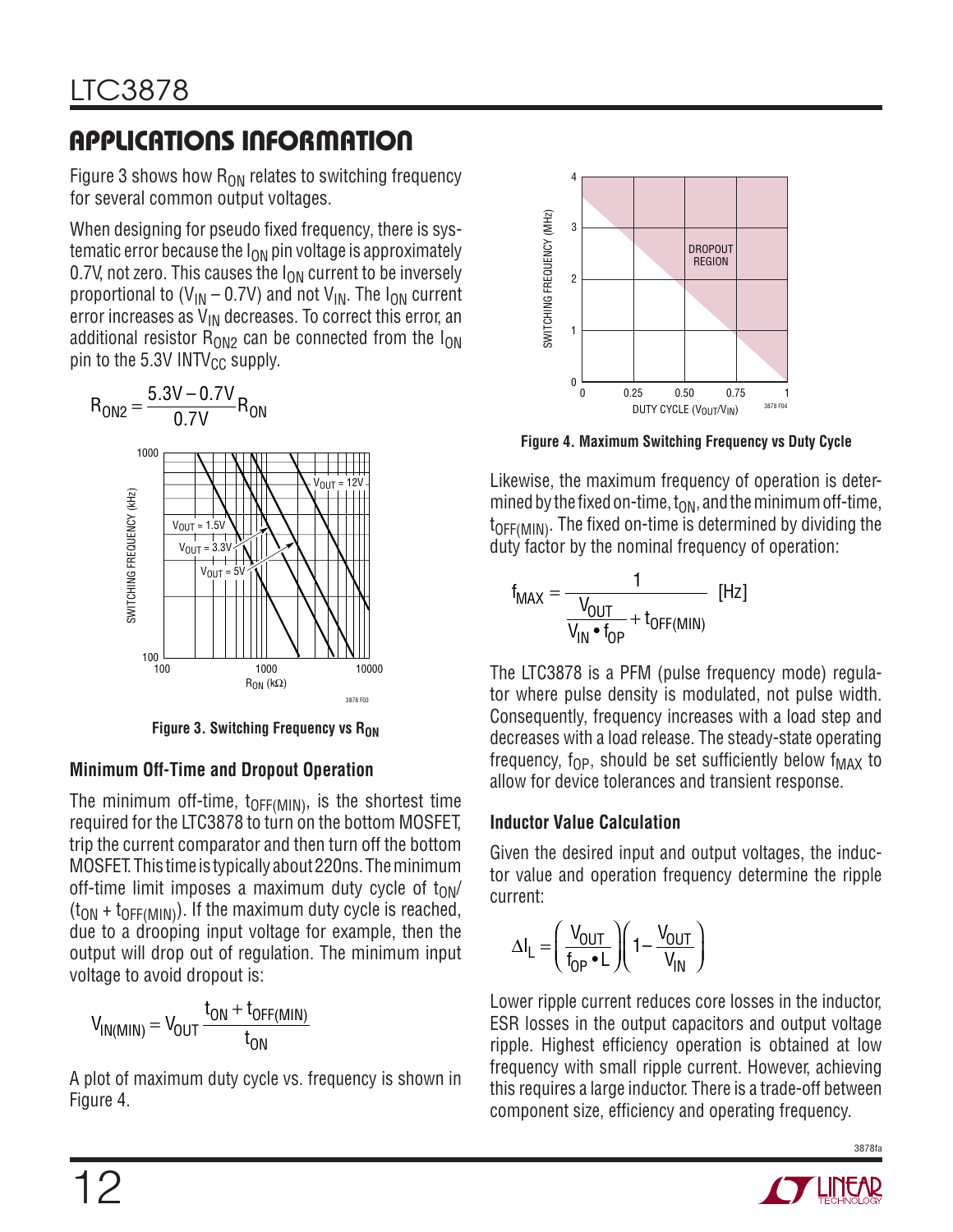A reasonable starting point is to choose a ripple current that is about 40% of  $I_{\text{OUT}(MAX)}$ . The largest ripple current occurs at the highest  $V_{IN}$ . To guarantee that ripple current does not exceed a specified maximum, the inductance should be chosen according to:

$$
L = \left(\frac{V_{OUT}}{f_{OP} \cdot \Delta I_{IL(MAX)}}\right) \left(1 - \frac{V_{OUT}}{V_{IN(MAX)}}\right)
$$

Once the value for L is known, the type of inductor must be selected. High efficiency converters generally cannot tolerate the core loss of low cost powdered iron cores, forcing the use of more expensive ferrite materials such as molypermalloy or Kool Mµ cores. A variety of inductors designed for high current, low voltage applications are available from manufacturers such as Sumida, Panasonic, Coiltronics, Coilcraft, Toko, Vishay, Pulse and Wurth.

#### **Inductor Core Selection**

Once the inductance value is determined, the type of inductor must be selected. Core loss is independent of core size for a fixed inductor value, but it is very dependent on inductance selected. As inductance increases, core losses go down. Unfortunately, increased inductance requires more turns of wire and therefore copper losses will increase.

Ferrite designs have very low core loss and are preferred at high switching frequencies, so design goals can concentrate on copper loss and preventing saturation. Ferrite core material saturates "hard," which means that inductance collapses abruptly when the peak design current is exceeded. This results in an abrupt increase in inductor ripple current and consequent output voltage ripple. Do not allow the core to saturate!

#### $C<sub>IN</sub>$  and  $C<sub>OUT</sub>$  Selection

The input capacitance  $C_{\text{IN}}$  is required to filter the square wave current at the drain of the top MOSFET. Use a low ESR capacitor sized to handle the maximum RMS current.

$$
I_{RMS} \cong I_{OUT(MAX)} \bullet \frac{V_{OUT}}{V_{IN}} \bullet \sqrt{\frac{V_{IN}}{V_{OUT}}-1}
$$

This formula has a maximum at  $V_{IN} = 2V_{OUT}$ , where  $I_{RMS}$  $= I_{\text{OUT}(MAX)} / 2$ . This simple worst-case condition is commonly used for design because even significant deviations do not offer much relief. Note that ripple current ratings from capacitor manufacturers are often based on only 2000 hours of life, which makes it advisable to de-rate the capacitor.

The selection of  $C_{\text{OUT}}$  is primarily determined by the ESR required to minimize voltage ripple and load step transients. The  $\Delta V_{\text{OUT}}$  is approximately bounded by:

$$
\Delta V_{\text{OUT}} \leq \Delta I_{L} \left( \text{ESR} + \frac{1}{8 \cdot f_{\text{OP}} \cdot C_{\text{OUT}}} \right)
$$

Since  $\Delta I_1$  increases with input voltage, the output ripple is highest at maximum input voltage. Typically, once the ESR requirement is satisfied, the capacitance is adequate for filtering and has the necessary RMS current rating.

Multiple capacitors placed in parallel may be needed to meet the ESR and RMS current handling requirements. Dry tantalum, specialty polymer, aluminum electrolytic and ceramic capacitors are all available in surface mount packages. Specialty polymer capacitors offer very low ESR but have lower specific capacitance than other types. Tantalumcapacitors have the highest specific capacitance but it is important to only use types that have been surge tested for use in switching power supplies. Aluminum electrolytic capacitors have significantly higher ESR, but can be used in cost-sensitive applications providing that consideration is given to ripple current ratings and long-term reliability. Ceramic capacitors have excellent low ESR characteristics but can have a high voltage coefficient and audible piezoelectric effects. The high Q of ceramic capacitors with trace inductance can also lead to significant ringing. When used as input capacitors, care must be taken to ensure that ringing from inrush currents and switching does not pose an overvoltage hazard to the power switches and controller. To dampen input voltage transients, add a small 5µF to 40µF aluminum electrolytic capacitor with an ESR in the range of 0.5Ω to 2Ω. High performance though-hole capacitors may also be used, but an additional ceramic capacitor in parallel is recommended to reduce the effect of lead inductance.

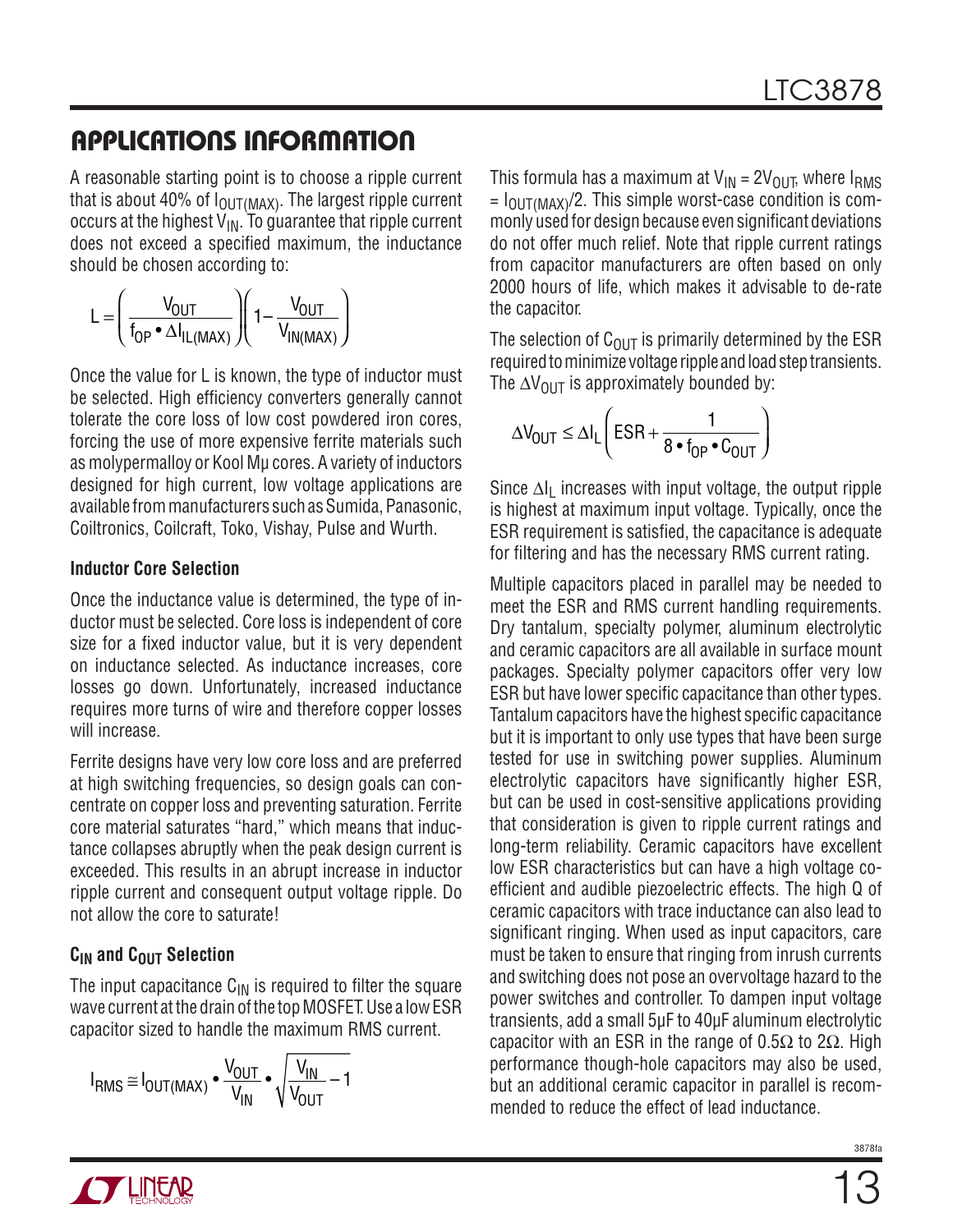### **Top MOSFET Driver Supply (CB, DB)**

An external bootstrap capacitor,  $C_B$ , connected to the BOOST pin supplies the gate drive voltage for the topside MOSFET. This capacitor is charged through diode  $D_B$  from INTV<sub>CC</sub> when the switch node is low. When the top MOSFET turns on, the switch node rises to  $V_{IN}$  and the BOOST pin rises to approximately  $V_{IN}$  + INTV<sub>CC</sub>. The boost capacitor needs to store approximately 100 times the gate charge required by the top MOSFET. In most applications 0.1µF to 0.47µF, X5R or X7R dielectric capacitor is adequate.

It is recommended that the BOOST capacitor be no larger than 10% of the INTV<sub>CC</sub> capacitor  $C_{VCC}$ , to ensure that the  $C_{VCC}$  can supply the upper MOSFET gate charge and BOOST capacitor under all operating conditions. Variable frequency in response to load steps offers superior transient performance but requires higher instantaneous gate drive.Gate charge demands are greatest in high frequency low duty factor applications under high dI/dt load steps and at start-up.

#### **Setting Output Voltage**

The LTC3878 output voltage is set by an external feedback resistive divider carefully placed across the output, as shown in Figure 5. The regulated output voltage is determined by:

$$
V_{OUT} = 0.8V \left(1 + \frac{R_B}{R_A}\right)
$$

To improve the transient response, a feed-forward capacitor,  $C_{FF}$ , may be used. Great care should be taken to route the  $V_{FB}$  line away from noise sources, such as the inductor or the SW line.



#### **Discontinuous Mode Operation and FCB Pin**

The FCB (forced continuous bar) pin determines whether the LTC3878 operates in forced continuous mode or allows discontinuous conduction mode. Tying this pin above 0.8V enables discontinuous operation, where the bottom MOSFET turns off when the inductor current reverses polarity. The load current at which current reverses and discontinuous operation begins depends on the amplitude of the inductor ripple current and will vary with changes in  $V_{IN}$ . In steady-state operation, discontinuous conduction mode occurs for DC load currents less than 1/2 the peakto-peak ripple current. Tying the FCB pin below the 0.8V threshold forces continuous switching, where inductor current is allowed to reverse at light loads and maintain synchronous switching.

In addition to providing a logic input to force continuous operation, the FCB pin provides a means to maintain a fly back winding output when the primary is operating in discontinuous mode. The secondary output  $V_{OUT2}$  is normally set as shown in Figure 6 by the turns ratio N of the transformer. However, if the controller goes into discontinuous mode and halts switching due to a light primary load current, then  $V_{OUT2}$  will droop. An external resistor divider from  $V_{\text{OUT2}}$  to the FCB pin sets a minimum voltage  $V_{\text{OUT2(MIN)}}$  below which continuous operation is forced until  $V_{OUT2}$  has risen above its minimum.

$$
V_{OUT2(MIN)} = 0.8V\left(1 + \frac{R4}{R3}\right)
$$



**Figure 5. Setting Output Voltage Figure 6. Secondary Output Loop**

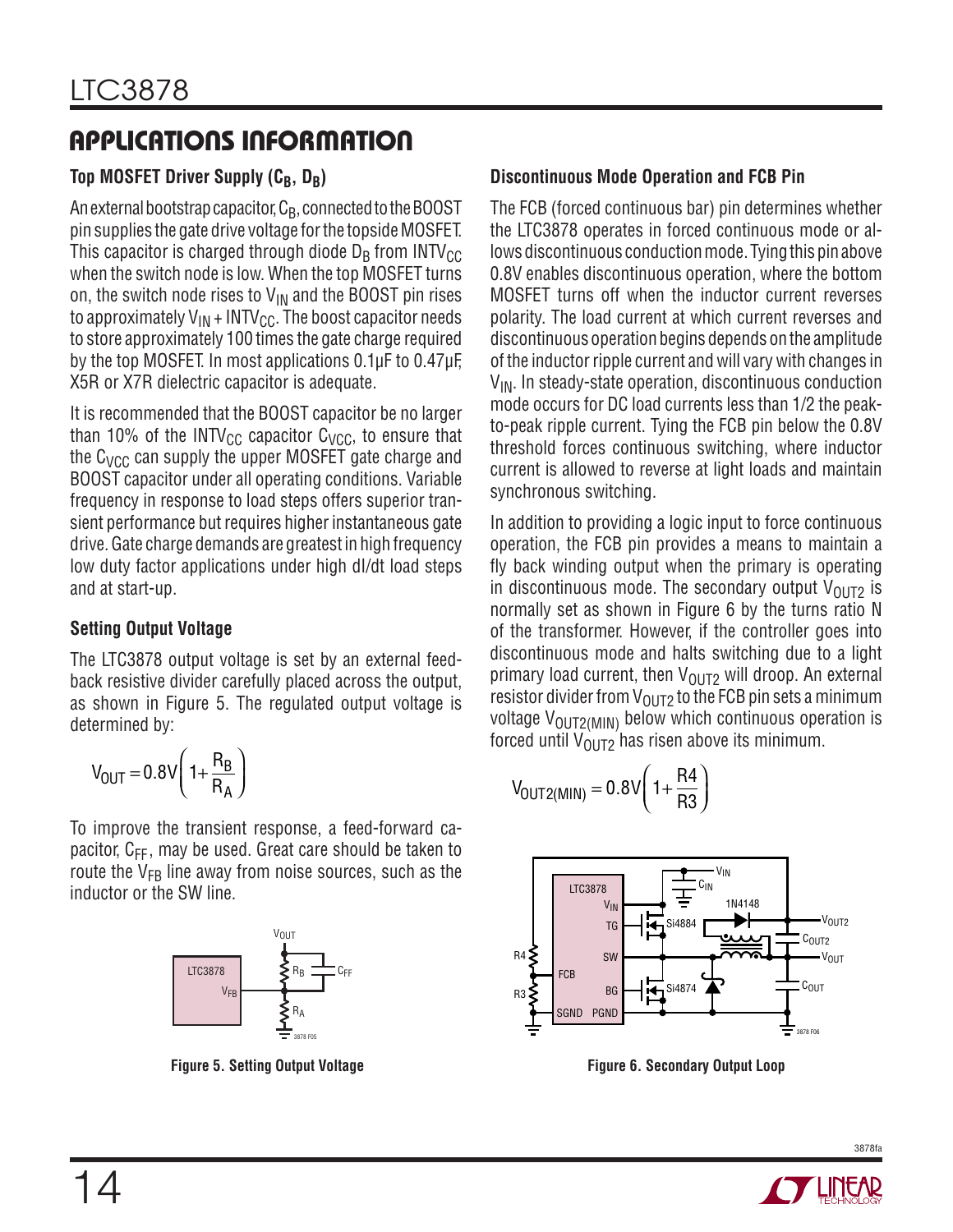#### **Fault Conditions: Current Limit and Foldback**

The maximum inductor current is inherently limited in a current mode controller by the maximum sense voltage. In the LTC3878, the maximum sense voltage is controlled by the voltage on the  $V_{RNG}$  pin. With valley current mode control, the maximum sense voltage and the sense resistance determine the maximum allowed inductor valley current. The corresponding output current limit is:

$$
I_{LIMIT} = \frac{V_{SNS(MAX)}}{R_{DS(ON)} \cdot \rho_T} + \frac{1}{2} \cdot \Delta I_L
$$

The current limit value should be checked to ensure that  $I_{\text{I}\text{I}\text{MIT}(\text{MIN})} > I_{\text{OUT}(\text{MAX})}$ . The current limit value should be greater than the inductor current required to produce maximum output power at the worst-case efficiency. Worst-case efficiency typically occurs at the highest  $V_{\text{IN}}$ and highest ambient temperature. It is important to check for consistency between the assumed MOSFET junction temperatures and the resulting value of  $I_{\text{LIMIT}}$  which heats the MOSFET switches.

Caution should be used when setting the current limit based on the  $R_{DS(ON)}$  of the MOSFETs. The maximum current limit is determined by the minimum MOSFET on-resistance. Data sheets typically specify nominal and maximum values for  $R_{DS(ON)}$  but not a minimum. A reasonable assumption is that the minimum  $R_{DS(ON)}$  lies the same amount below the typical value as the maximum lies above it. Consult the MOSFET manufacturer for further guidelines.

To further limit current in the event of a short circuit to ground, the LTC3878 includes foldback current limiting. If the output falls by more than 50%, then the maximum sense voltage is progressively lowered to about one-sixth of its full value.

#### **INTV<sub>CC</sub>** Regulator

An internal P-channel low dropout regulator produces the 5.3V supply that powers the drivers and internal circuitry within the LTC3878. The INTV<sub>CC</sub> pin can supply up to 50 mA RMS and must be bypassed to ground with a minimum of 1µF low ESR tantalum or ceramic capacitor (10V, X5R or X7R). Output capacitance greater than 10uF is discouraged. Good bypassing is necessary to supply the high transient currents required by the MOSFET gate drivers.



Applications using large MOSFETs with a high input voltage and high frequency of operation may cause the LTC3878 to exceed its maximum junction temperature rating or RMS current rating. In continuous mode operation, this current is  $I_{GATECHG} = f_{OP}(Q_{q(TOP)} + Q_{q(BOT)})$ . The junction temperature can be estimated from the equations given in Note 2 of the Electrical Characteristics. For example, with a 30V input supply, the LTC3878 is limited to less than 16.5mA:

 $T_{J}$  = 70°C + (16.5mA)(30)(110°C/W) = 125°C

Using the INTV $_{\text{CC}}$  regulator to supply external loads greater than 5mA is discouraged. INTV $_{\text{CC}}$  is designed to supply the LTC3878 with minimal external loading. When using the regulator to supply larger external loads, carefully consider all operating load conditions. During load steps and soft-start, transient current requirements significantly exceed the RMS values. Additional loading on  $\text{INTV}_{CC}$  takes away fromthe drive available to source gate charge during high frequency transient load steps.

#### **Soft-Start with the RUN/SS Pin**

The RUN/SS pin both enables the LTC3878 and provides a means of programmable current limited soft-start. Pulling the RUN/SS pin below 0.7V puts the LTC3878 into a low quiescent current shutdown ( $I<sub>Q</sub>$  < 15µA). Releasing the pin allows an internal 1.2µA current source to charge up the external timing capacitor  $C_{SS}$ . If RUN/SS has been pulled all the way to ground, there is a delay before starting. This delay is created by charging  $C_{SS}$  from ground to 1.5V through a 1.2µA current source.

$$
t_{DELAY} = \frac{1.5V}{1.2\mu A} \cdot C_{SS} = (1.3s/\mu F)C_{SS}
$$

When the voltage on RUN/SS reaches 1.5V, the LTC3878 begins to switch.  $I_{TH}$  is clamped to be no greater than RUN/SS – 0.6V, and the device begins switching when  $I<sub>TH</sub>$  exceeds 0.9V. As the RUN/SS voltage rises to 3V, the clamp on  $I<sub>TH</sub>$  increases until it reaches the full-scale 2.4V limit after an additional delay of 1.3s/µF. During this time, the soft-start current limit is set to:

$$
I_{LIMIT(SS)} = I_{LIMIT} \cdot \frac{(RUNSS - 0.6V) - 0.8V}{2.4V - 0.8V}
$$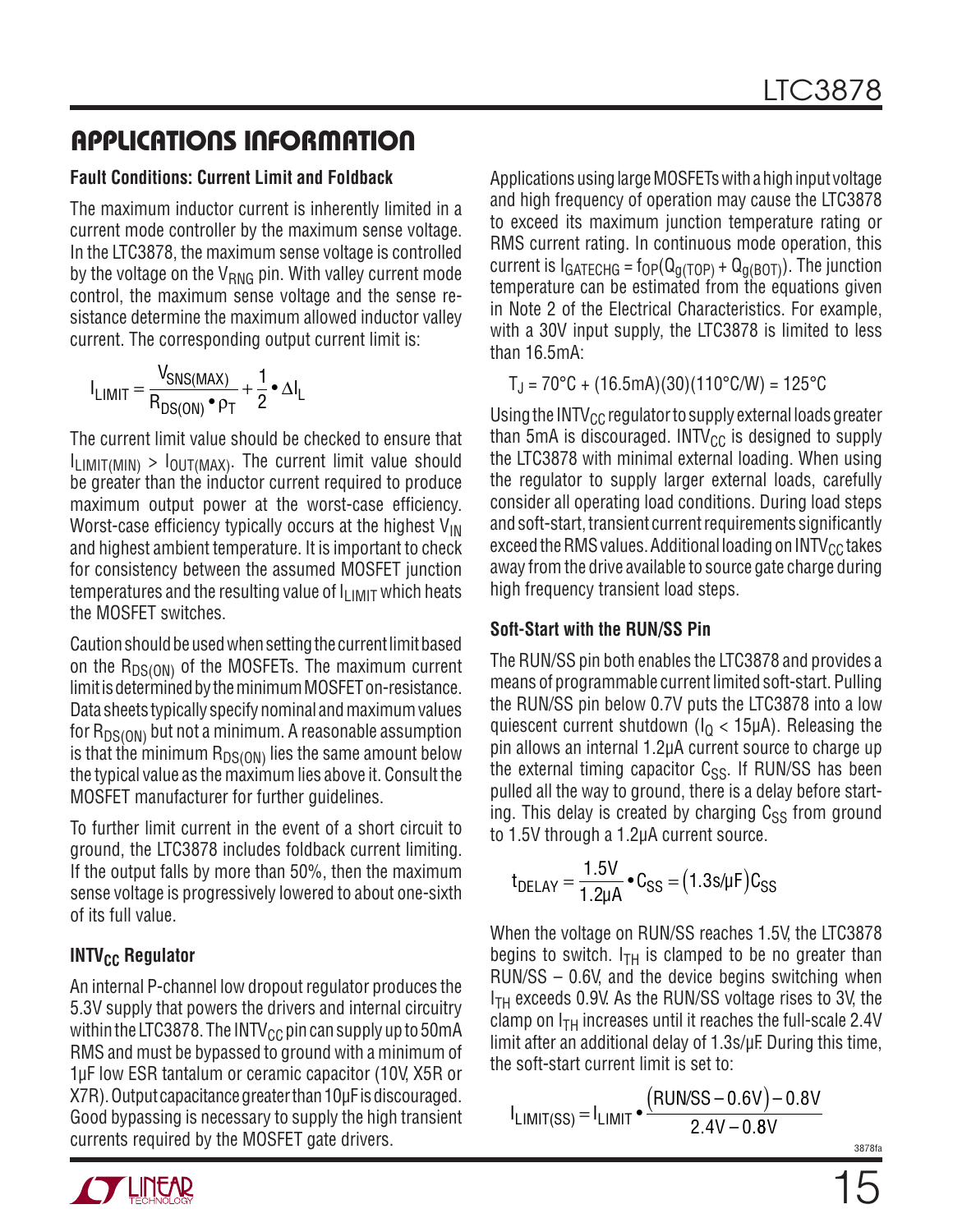Regulator output current is negative when  $I_{TH}$  is between 0V and 0.8V and positive when  $I<sub>TH</sub>$  is between 0.8V and the maximum full-scale set-point of 2.4V. In normal operating conditions the RUN/SS pin will continue to charge positive until the voltage is equal to  $INTV_{CC}$ .

#### **INTV<sub>CC</sub>** Undervoltage Lockout

Whenever INTV $_{\text{CC}}$  drops below approximately 3.4V, the device enters undervoltage lockout (UVLO). In a UVLO condition, the switching outputs TG and BG are disabled. At the same time, the RUN/SS pin is pulled down from  $INTV_{CC}$  to 0.8V with a 3µA current source. When the  $INTV<sub>CC</sub>$  UVLO condition is removed, RUN/SS ramps from 0.8V and begins a normal current limited soft-start. This feature is important when regulator start-up is not initiated by applying a logic drive to RUN/SS. Soft-start from  $INTV_{CC}$  UVLO release greatly reduces the possibility for start-up oscillations caused by the regulator starting up at INTV $_{\text{CC}}$ (UVLOR) and then shutting down at INTV $_{\text{CC}}$ (UVLO) due to inrush current.

#### **Efficiency Considerations**

The percent efficiency of a switching regulator is equal to the output power divided by the input power times 100%. It is often useful to analyze individual losses to determine what is limiting the efficiency and which change would produce the most improvement. Although all dissipative elements in the circuit produce losses, four main sources account for most of the losses in LTC3878 circuits.

1. DC I<sup>2</sup>R losses. These arise from the resistances of the MOSFETs, inductor and PC board traces and cause the efficiency to drop at high output currents. In continuous mode the average output current flows though the inductor L, but is chopped between the top and bottom MOSFETs. If the two MOSFETs have approximately the same  $R_{DS(ON)}$ , then the resistance of oneMOSFET can simply by summed with the resistances of L and the board traces to obtain the DC I<sup>2</sup>R loss. For example, if R<sub>DS(ON)</sub> = 0.01Ω and  $R_1 = 0.005\Omega$ , the loss will range from 15mW to 1.5W as the output current varies from 1A to 10A.

2. Transition loss. This loss arises from the brief amount of time the top MOSFET spends in the saturated region during switch node transitions. It depends upon the input voltage, load current, driver strength and MOSFET capacitance, among other factors. The loss is significant at input voltages above 20V.

3. INTV $_{\rm CC}$  current. This is the sum of the MOSFET driver and control currents.

4.  $C_{\text{IN}}$  loss. The input capacitor has the difficult job of filtering the large RMS input current to the regulator. It must have a very low ESR to minimize the AC I<sup>2</sup>R loss and sufficient capacitance to prevent the RMS current from causing additional upstream losses in fuses or batteries.

Other losses, which include the  $C_{OIII}$  ESR loss, bottom MOSFET reverse recovery loss and inductor core loss generally account for less than 2% additional loss.

When making adjustments to improve efficiency, the input current is the best indicator of changes in efficiency. If you make a change and the input current decreases, then the efficiency has increased. If there is no change in input current there is no change in efficiency.

#### **Checking Transient Response**

The regulator loop response can be checked by looking at the load transient response. Switching regulators take several cycles to respond to a step in load current. When a load step occurs,  $V_{OUT}$  immediately shifts by an amount equal to  $\Delta I_{\text{LOAD}}$  (ESR), where ESR is the effective series resistance of C<sub>OUT</sub>.  $\Delta I_{\text{LOAD}}$  also begins to charge or discharge  $C_{\text{OUT}}$  generating a feedback error signal used by the regulator to return  $V_{\text{OUT}}$  to its steady-state value. During this recovery time,  $V_{\text{OUT}}$  can be monitored for overshoot or ringing that would indicate a stability problem. The  $I_{TH}$ pinexternal components shownintheDesignExamplewill provide adequate compensation for most applications.

A rough compensation check can be made by calculating the gain crossover frequency,  $f_{GCO}$ .  $g_{m(EA)}$  is the error amplifier transconductance,  $R_C$  is the compensation resistor and feedback divider attenuation is assumed to be  $0.8$ V/V<sub>OUT</sub>. This equation assumes that no feed-forward compensation is used on feedback and that  $C_{OUT}$  sets the dominant output pole.

$$
f_{GCO} = g_{m(EA)} \bullet R_C \bullet \frac{I_{LIMIT}}{1.6} \bullet \frac{1}{2 \bullet \pi \bullet C_{OUT}} \bullet \frac{0.8}{V_{OUT}}
$$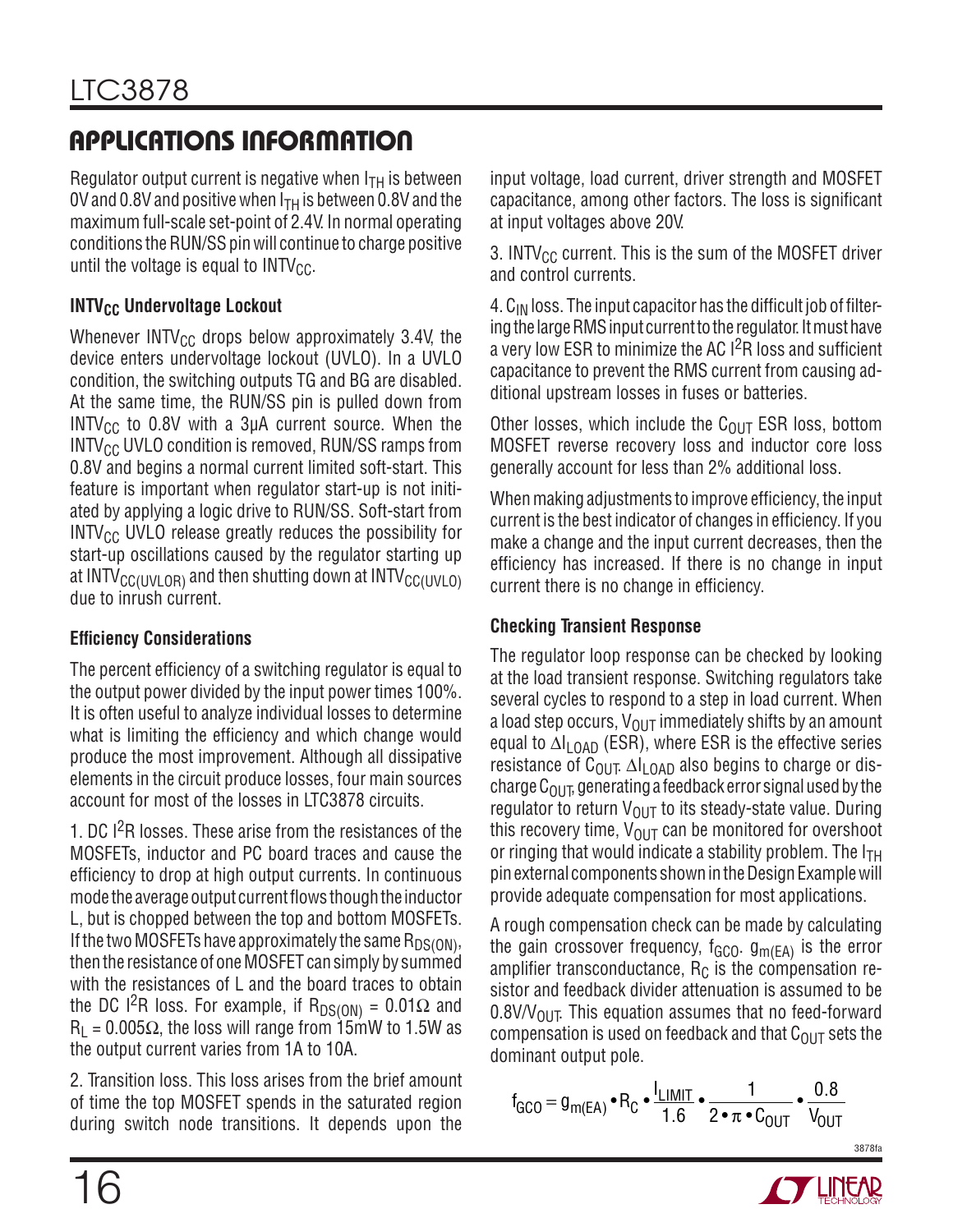As a rule of thumb the gain crossover frequency should be less than 20% of the switching frequency. For a detailed explanation of switching control loop theory see Application Note 76.

#### **High Switching Frequency Operation**

Special care should be taken when operating at switching frequencies greater than 800kHz. At high switching frequencies there may be an increased sensitivity to PCB noise which may result in off-time variation greater than normal. This off-time instability can be prevented in several ways. First, carefully follow the recommended layout techniques. Second, use 2µF or more of X5R or X7R ceramic input capacitance per Amps of load current. Third, if necessary, increase the bottom MOSFET ripple voltage to  $30mV_{P-P}$ or greater. This ripple voltage is equal to  $R_{DS(ON)}$  typical at  $25^{\circ}$ C • Ip-p.

#### **Design Example**

Figure 7 is a power supply design example with the following specifications:  $V_{IN} = 4.5V$  to 28V (12V nominal),  $V_{\text{OUT}} = 1.2V \pm 5\%$ ,  $I_{\text{OUT}}(MAX) = 15A$  and  $f = 400kHz$ . Start by calculating the timing resistor,  $R_{ON}$ :

$$
R_{\text{ON}} = \frac{1.2V}{0.7V \cdot 400kHz \cdot 10pF} = 429k
$$

Select the nearest standard resistor value of 432k for a nominal operating frequency of 396kHz. Set the inductor value to give 35% ripple current at maximum  $V_{1N}$  using the adjusted operating frequency:

$$
L = \frac{1.2V}{396kHz \cdot 0.35 \cdot 15A} \left(1 - \frac{1.2}{28}\right) = 0.55\mu H
$$

Select 0.56µH which is the nearest value.

The resulting maximum ripple current is:

$$
\Delta I_{L} = \frac{1.2V}{396kHz \cdot 0.56\mu H} \left(1 - \frac{1.2V}{28V}\right) = 5.1A
$$

Choose the synchronous bottom MOSFET switch and calculate the  $V_{RNG}$  current limit set-point. To calculate V<sub>RNG</sub> and V<sub>DS</sub>, the  $p\tau$  term normalization factor (unity at 25°C) is required to account for variation in MOSFET on-resistance with temperature. Choosing an RJK0330  $(R_{DS(ON)} = 2.8 \text{m}\Omega$  (nominal) 3.9m $\Omega$  (maximum), V<sub>GS</sub> = 4.5V,  $\theta_{JA} = 40^{\circ}$ C/W) yields a drain source voltage of:

$$
V_{DS} = \left(I_{LIMIT} - \frac{1}{2}(I_{RIPPLE})\right)3.9 \text{m}\Omega \text{ (pt)}
$$



**Figure 7. Design Example: 1.2V/15A at 400kHz**

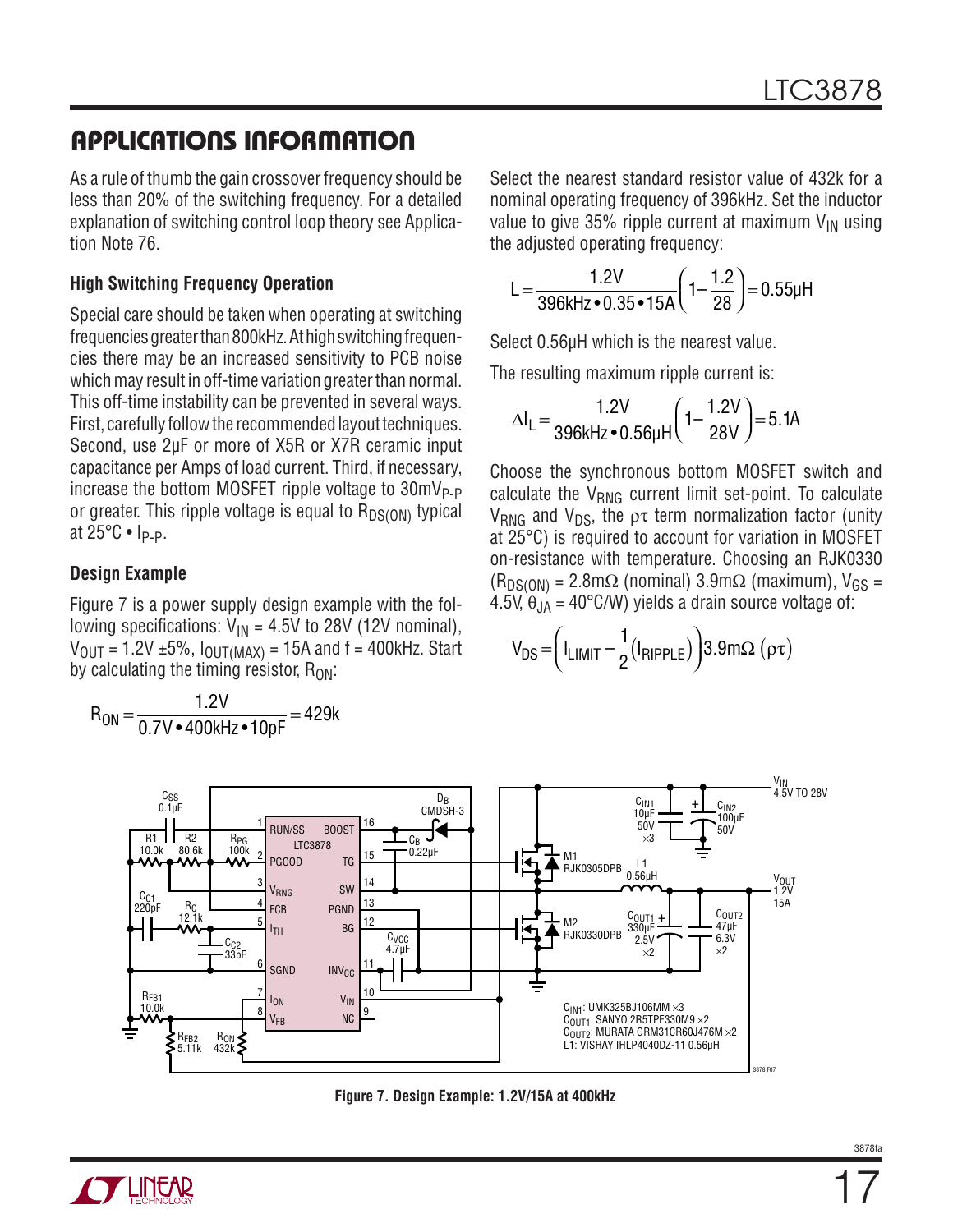$V_{RNG}$  sets current limit by fixing the maximum peak  $V_{DS}$ voltage on the bottom MOSFET switch. As a result, the average DC current limit includes significant temperature and component variability. Design to guarantee that the averageDC current limitwill always exceed the rated operating output current by assuming worst-case component tolerance and temperature.

The worst-case minimum  $INTV_{CC}$  is 5.15V. The bottom MOSFET worst-case R<sub>DS(ON)</sub> is 3.9m $\Omega$  and the junction temperature is 80°C above a 70°C ambient with  $\rho_{150°C}$  = 1.5. Set  $T_{ON}$  equal to the minimum specification of 15% low and the inductor 15% high.

By setting  $I_{LIMIT}$  equal to 15A we get 79mV for peak V<sub>DS</sub> voltage which corresponds to a  $V_{RNG}$  equal to 592mV:

$$
V_{DS} = \left(15A - \frac{1}{2} \cdot 5.1A \cdot \frac{0.85}{1.15}\right) \frac{3.9 \text{ m}\Omega}{\frac{5.15 \text{ V}}{5.3 \text{ V}}}
$$
 \cdot 1.5  
\n
$$
V_{RNG} = 7.5 \cdot V_{DS}
$$

Verify that the calculated nominal  $T_{\rm J}$  is less than the assumed worst-case  $T_J$  in the bottom MOSFET:

$$
P_{BOT} = \frac{28V - 1.2V}{28V} (15A)^{2} \cdot 1.5 \cdot 3.9m\Omega = 1.25W
$$
  
T<sub>J</sub> = 70°C + 1.25W \cdot 40°C/W = 120°C

Because the top MOSFET is on for a short time, an RJK0305DPB (R<sub>DS(ON)</sub> = 10m $\Omega$  (nominal) 13m $\Omega$  (maximum) (C<sub>MILLER</sub> =  $Q_{GD}/10V = 150pF$ , V<sub>BOOST</sub> = 5V), V<sub>GS</sub> = 4.5V, V<sub>MILLER</sub> = 3V,  $\theta_{JA}$  = 40°C/W) is sufficient. Checking its power dissipation at current limit with =  $\rho_{100^{\circ}C}$  = 1.4:

$$
P_{TOP} = \frac{1.2V}{28V} (15A)^{2} \cdot 1.4 \cdot 13m\Omega + (28V)^{2} \left(\frac{15A}{2}\right)
$$

$$
(150pF) \left(\frac{2.5\Omega}{5V - 3V} + \frac{1.2\Omega}{3V}\right) 400kHz
$$

$$
= 0.18W + 0.58W = 0.65W
$$

$$
T_{J} = 70 {}^{\circ}C + 0.76W \cdot 40 {}^{\circ}C/W = 100 {}^{\circ}C
$$

The junction temperatures will be significantly less at nominal current, but this analysis shows that careful attention to heat sinking will be necessary.

Select  $C_{\text{IN}}$  to give an RMS current rating greater than 4A at 85°C. The output capacitor  $C_{\text{OUT1}}$  is chosen for a low ESR of 4.5m $\Omega$  to minimize output voltage changes due to inductor ripple current and load steps. The output voltage ripple is given as:

$$
\Delta V_{\text{OUT(RIPPLE)}} = \Delta I_{\text{L(MAX)}} (\text{ESR})
$$
  
= 5.1•4.5mΩ = 23mV

However, a 0A to 10A load step will cause an output change of up to:

$$
\Delta V_{\text{OUT(STEP)}} = \Delta I_{\text{LOAD}} (\text{ESR})
$$
  
= 10A • 4.5mΩ = 45mV

Optional  $2 \times 47$ µF ceramic output capacitors are included to minimize the effect of ESR and ESL in the output ripple and to improve load step response.

#### **PC Board Layout Checklist**

The LTC3878 PC board layout can be designed with or without a ground plane. A ground plane is generally preferred based on performance and noise concerns.

When using a ground plane, use a dedicated ground plane layer. In addition, for high current it is recommended to use a multilayer board to help with heat sinking power components.

- The ground plane layer should have no traces and be as close as possible to the routing layer connecting the power MOSFET's.
- Place LTC3878 Pins 9 to 16 facing the power components. Keep components connected to Pin 1 close to LTC3878 (noise sensitive components).
- Place  $C_{IN}$ ,  $C_{OUT}$ , MOSFETs,  $D_B$  and inductor all in one compact area. It may help to have some components on the bottom side of the board.
- $\bullet$  Use an immediate via to connect components to the ground plane SGND and PGND of LTC3878. Use several larger vias for power components.
- $\bullet$  Use compact switch node (SW) plane to improve cooling of the MOSFETs and to keep EMI down.

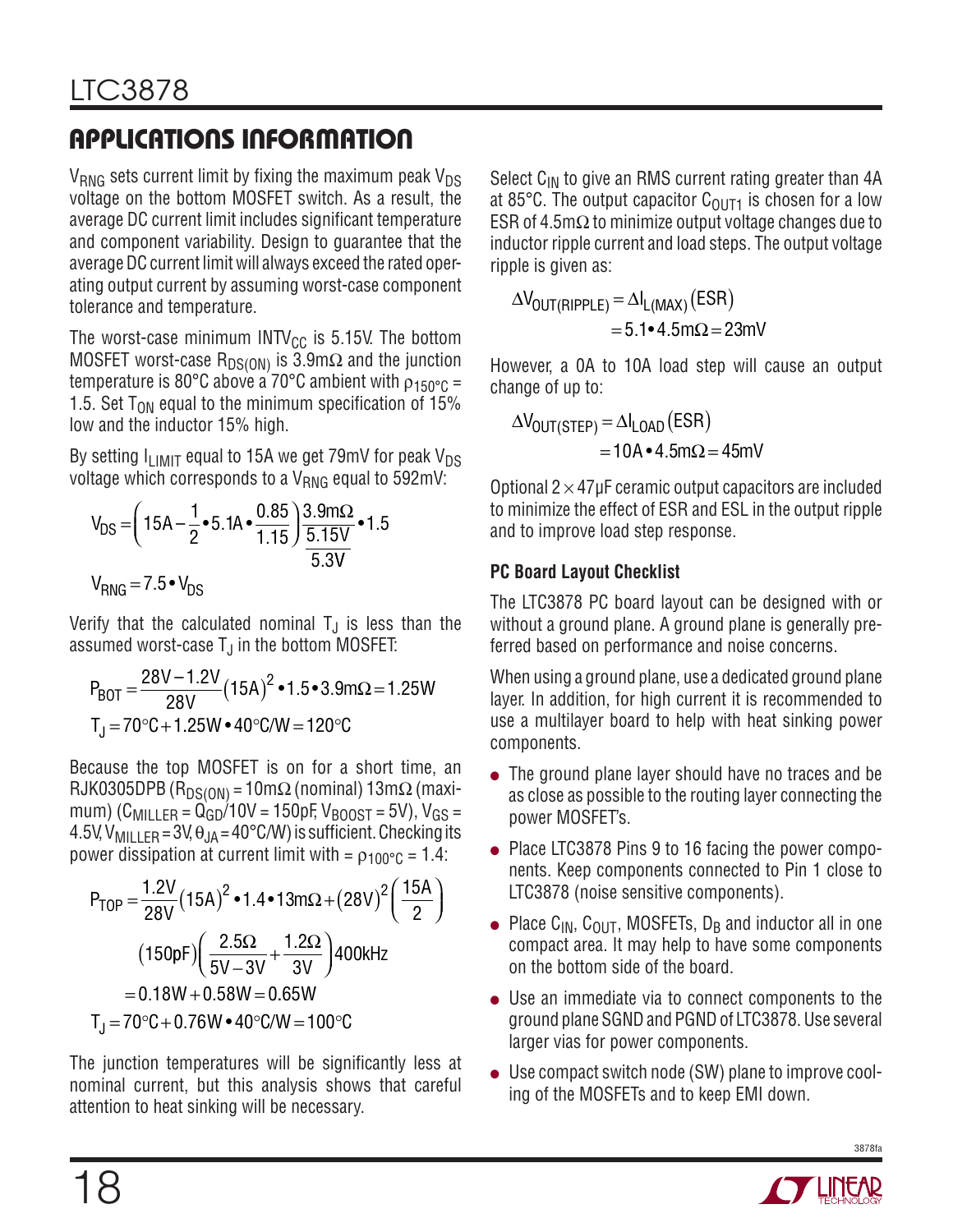- Use planes for  $V_{IN}$  and  $V_{OUT}$  to maintain good voltage filtering and to keep power losses low.
- $\bullet$  Flood all unused areas on all layers with copper. Flooding with copper will reduce the temperature rise of power component. You can connect the copper areas to any DC net. ( $V_{IN}$ ,  $V_{OUT}$ , GND or to any other DC rail in your system).
- Place decoupling capacitor  $C_{C2}$  next to the I<sub>TH</sub> and SGND pins with short, direct trace connections.

When laying out a printed circuit board without a ground plane, use the following checklist to ensure proper operation of the controller. These items are illustrated in Figure 7.

 $\bullet$  Segregate the signal and power grounds. All small-signal components should return to the SGND pin at one point. SGND and PGND should be tied together underneath the IC and then connect directly to the source of M2.

- $\bullet$  Place M2 as close to the controller as possible, keeping the PGND, BG and SW traces short.
- $\bullet$  Keep the high dV/dT SW, BOOST and TG nodes away from sensitive small-signal nodes.
- Connect the input capacitor(s),  $C_{IN}$ , close to the power MOSFETs. This capacitor carries the MOSFET AC current.
- Connect the INTV<sub>CC</sub> decoupling capacitor C<sub>VCC</sub> closely to the  $INTV_{CC}$  and PGND pins.
- Connect the top driver boost capacitor,  $C_B$ , closely to the BOOST and SW pins.
- Connect the V<sub>IN</sub> pin decoupling C<sub>F</sub> closely to the V<sub>IN</sub> and PGND pins.



**Figure 8. LTC3878 Layout Diagram Without Ground Plane**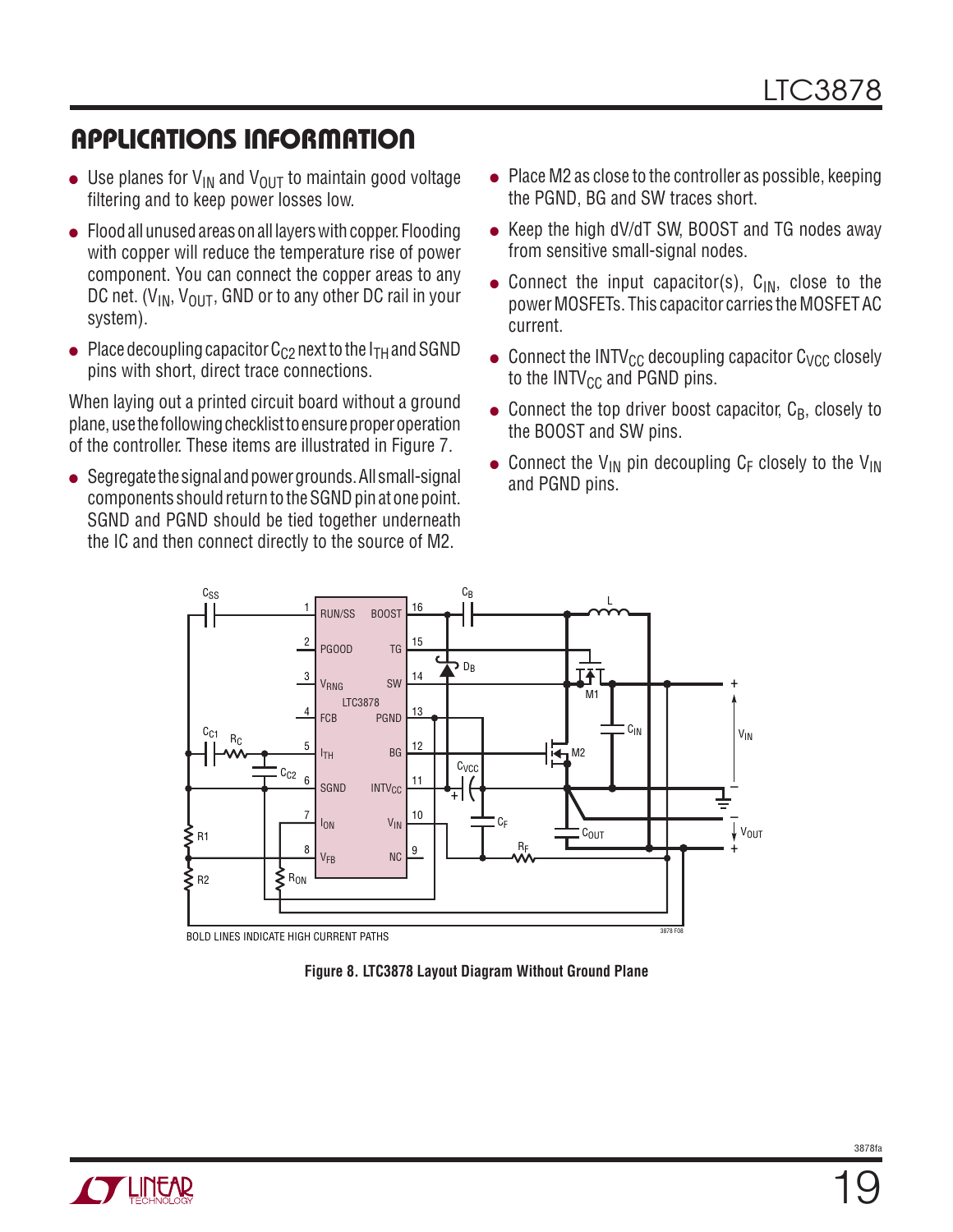

**4.5V to 14V Input, 1.2V/20A Output at 300kHz**





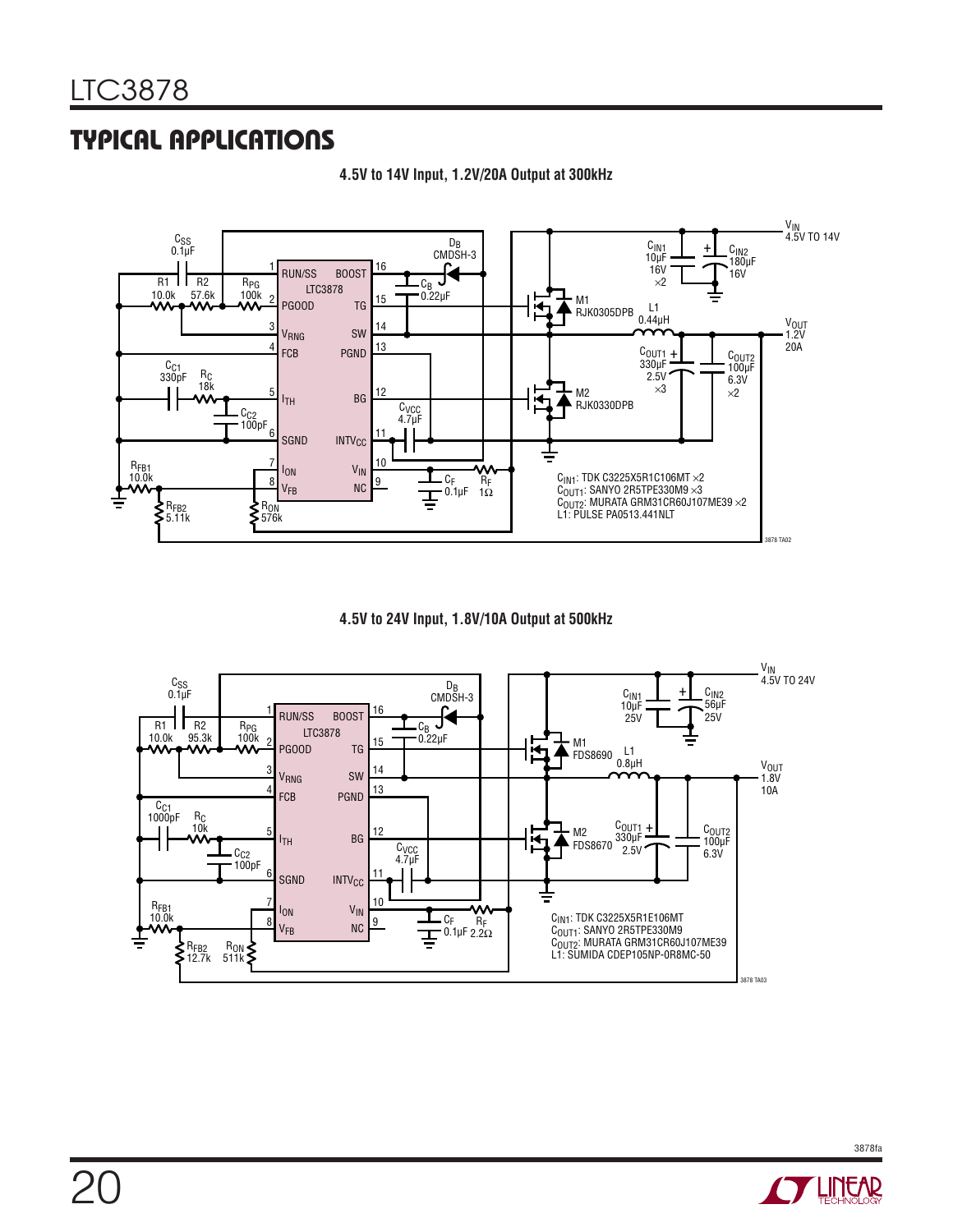

**4.5V to 32V Input, 1V/5A Output at 250kHz**

**4.5V to 28V Input, 2.5V/5A Output at 500kHz**

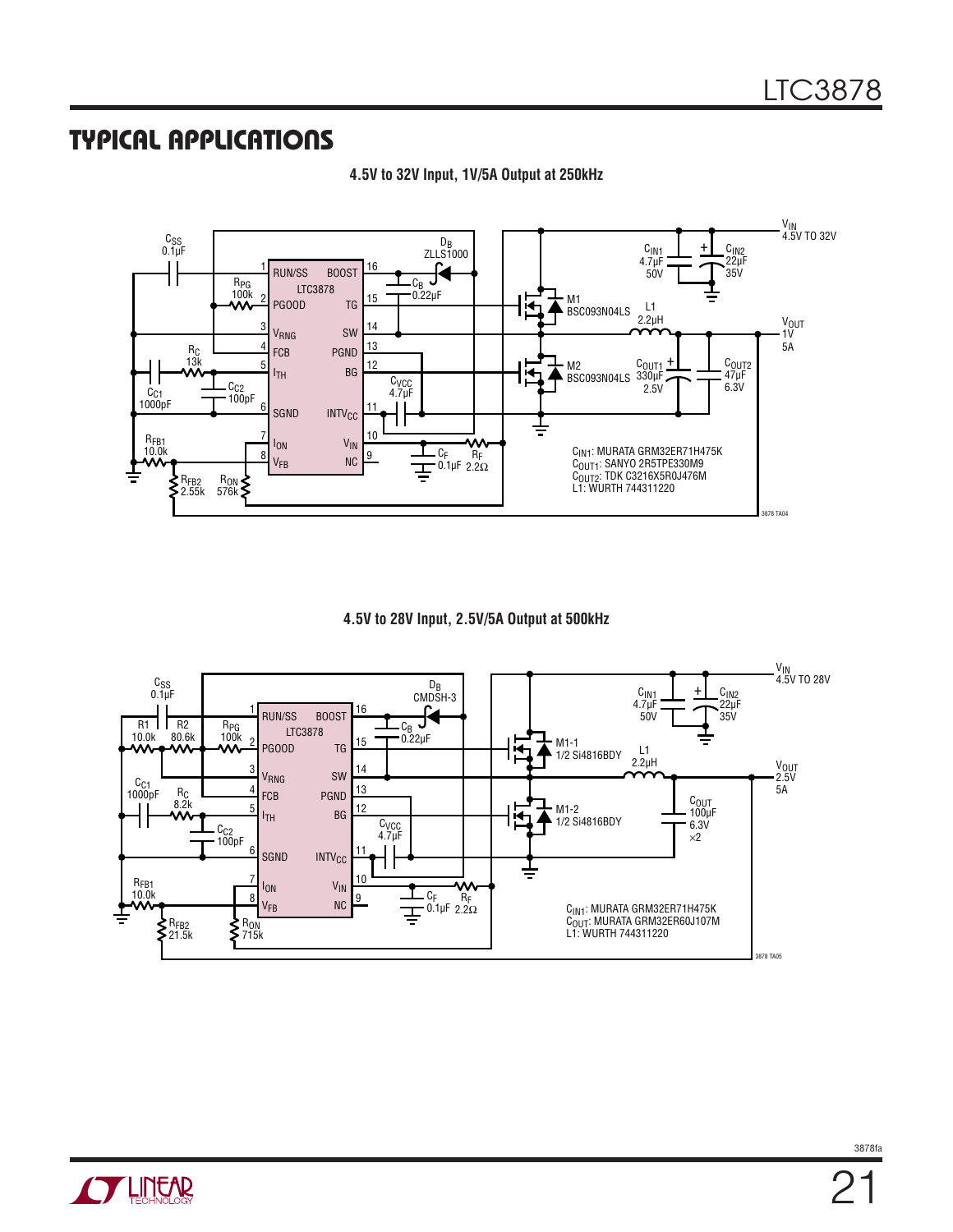

**13V to 32V Input, 12V/5A Output at 300kHz**

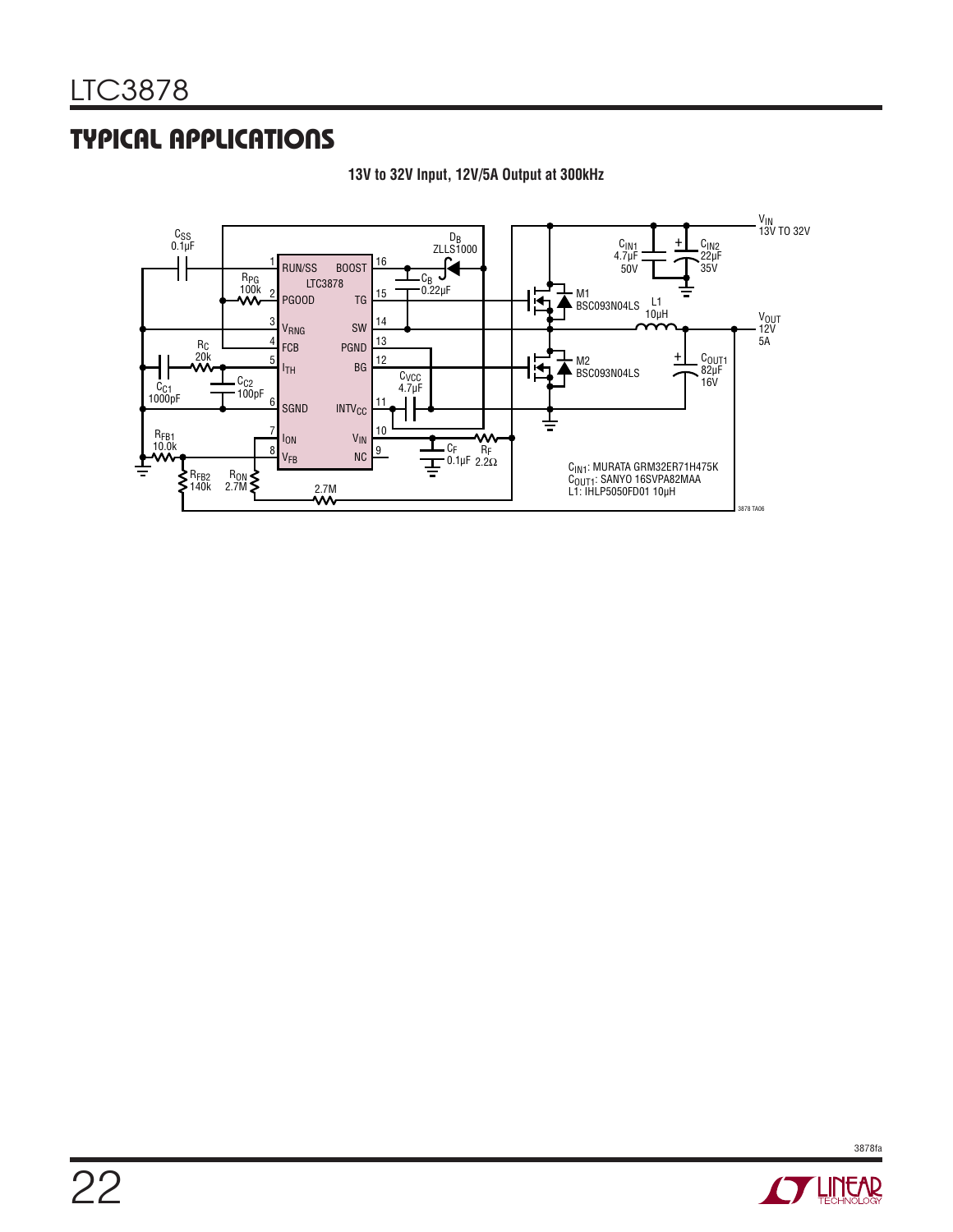

**Positive-to-Negative Converter, –5V/5A at 300kHz**

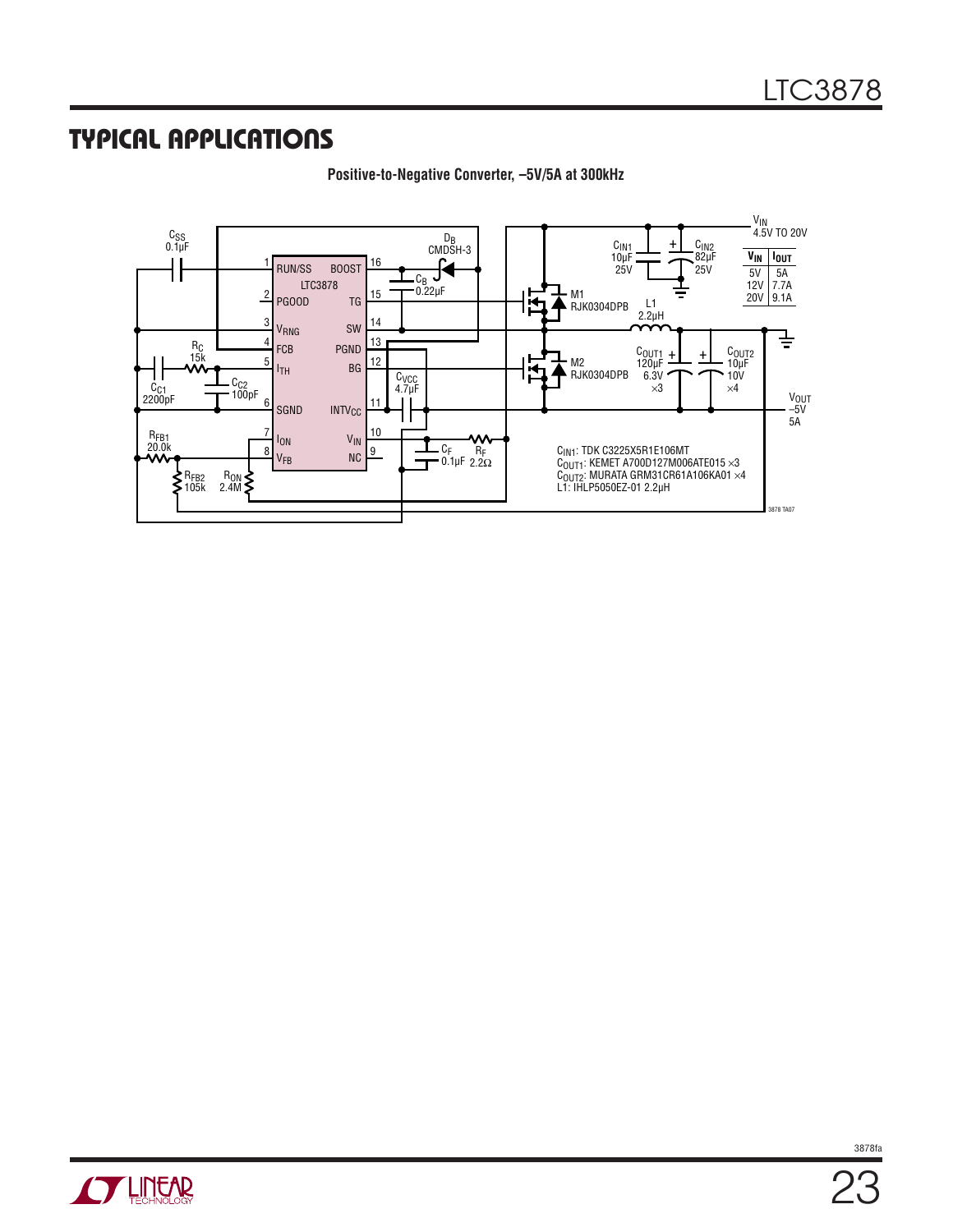# Package Description

**GN Package 16-Lead Plastic SSOP (Narrow .150 Inch)** (Reference LTC DWG # 05-08-1641)







3. DRAWING NOT TO SCALE

- \* DIMENSION DOES NOT INCLUDE MOLD FLASH. MOLD FLASH SHALL NOT EXCEED 0.006" (0.152mm) PER SIDE
- \*\* DIMENSION DOES NOT INCLUDE INTERLEAD FLASH. INTERLEAD FLASH SHALL NOT EXCEED 0.010" (0.254mm) PER SIDE

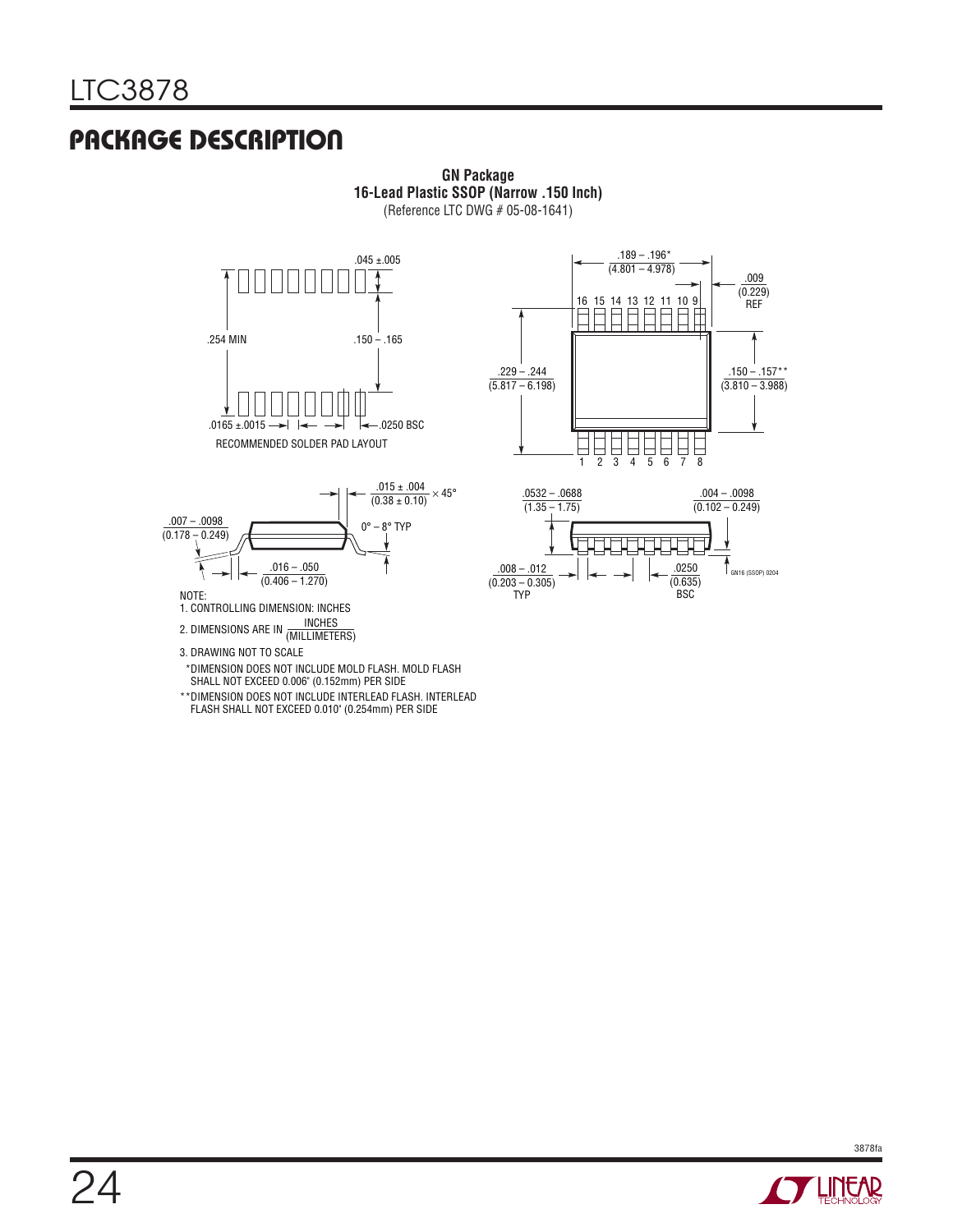# Revision History

| <b>REV</b> | <b>DATE</b> | <b>DESCTRIPTION</b>                                                | <b>PAGE NUMBER</b> |
|------------|-------------|--------------------------------------------------------------------|--------------------|
| A          | 07/10       | Updated title                                                      |                    |
|            |             | <b>Updated Features</b>                                            |                    |
|            |             | <b>Edited Typical Application</b>                                  |                    |
|            |             | Added Note 4 to Order Information section                          | 2                  |
|            |             | Added labels to G22 and G24 in Typical Performance Characteristics | 6                  |
|            |             | Modified Pin 3 V <sub>RNG</sub> description                        |                    |
|            |             | Modified V <sub>RNG</sub> description                              | 10                 |
|            |             | Modified R <sub>DS(ON)</sub> equation                              | 10                 |
|            |             | Modified R <sub>ON</sub> description in Applications Information   | 12                 |
|            |             | <b>Edited Figure 7</b>                                             | 17                 |
|            |             | <b>Edited Design Example section</b>                               | 18                 |
|            |             | Edited Figure 8                                                    | 19                 |
|            |             | <b>Edited Typical Applications</b>                                 | 20, 21, 22, 23     |
|            |             | <b>Added Typical Application</b>                                   | 26                 |
|            |             | <b>Updated Related Parts</b>                                       | 26                 |